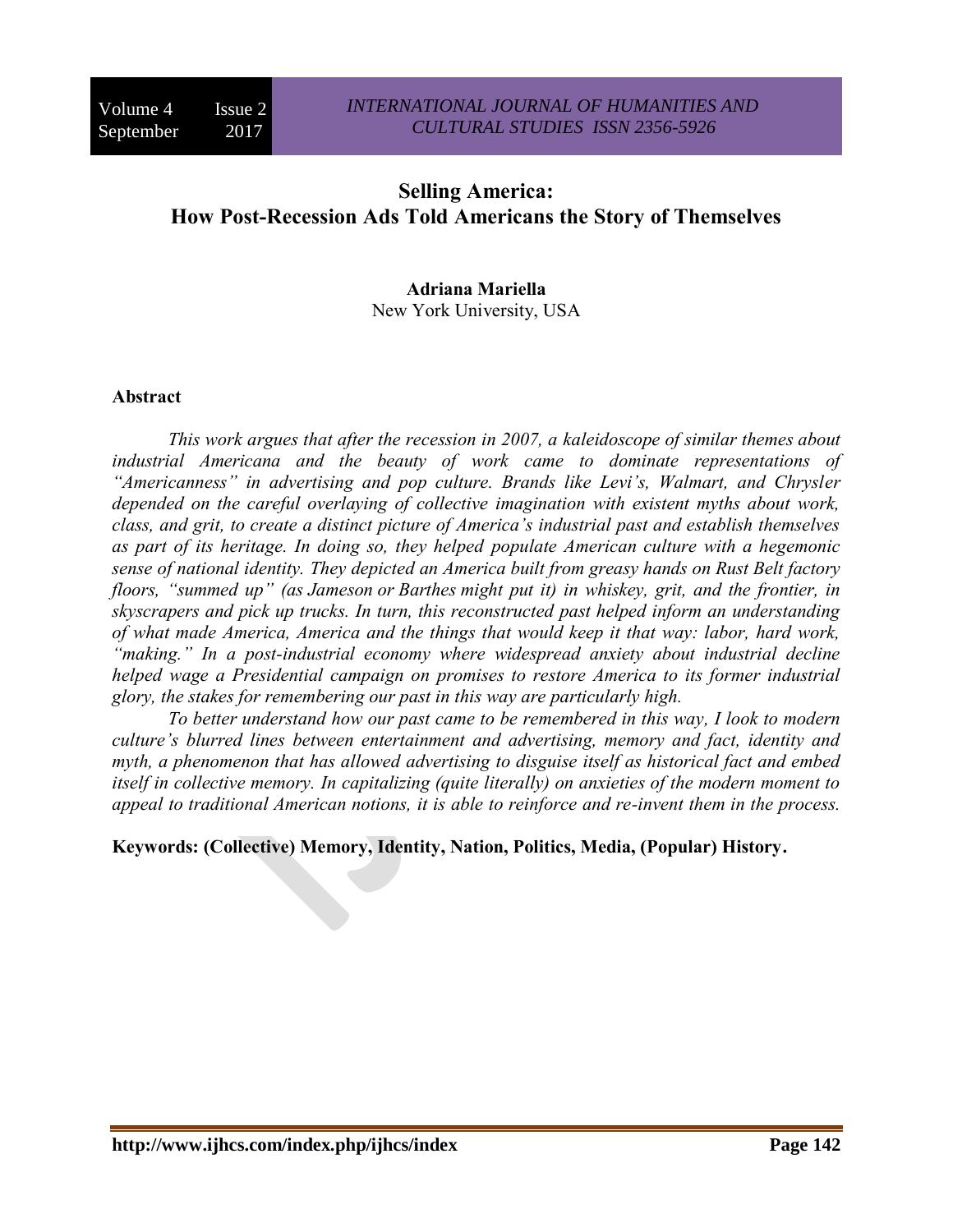## **Introduction**

In the 2012 Superbowl, Chrysler ran a commercial, dubbed "Halftime in America," as the second installment of its "Imported from Detroit" campaign. The spot repurposed the lowtalking, Western icon Clint Eastwood into a representative of the grit of urban, industrial America. It came just four years after the official "end" of the 2007 recession, when car manufacturers were especially struggling to keep factories open (even despite government bailouts) and the American public—still feeling the effects of a dismal economy—was attempting to name the American Spirit and give it a visible representation onto which nostalgic sentiments could be focused and from which could be built an image of the future. The spot provided such a representation, locating that spirit in both the physical space and emotional register of the bygone industrial urban. It drew easy parallels (explicit, even) between the character of factory-laden Detroit and the character of Americans. Through these familiar themes, the car manufacturer struck emotional-political chords with its audience on advertising's main stage, calling for a resurgence of the roar of both the country's engines and its fighting spirit.

Chrysler's America—like the America of other brands who tapped patriotism to build their brands during that decade—is a familiar one, drawing on and reinforcing longstanding American beliefs to build a new sense of collective memory and national identity, as well as fodder for new cultural discourse. Through an analysis of these brands themselves as well as an exploration of the relationship between identity and advertising, this work will interrogate how these types of ads may have helped Americans tell the story of themselves, creating implications for pop culture, politics, and mass consumerism in the process.

#### **Mass Media in a Consumer Culture**

In order to understand how advertising, arguably the basest of all modern media, could come to inspire such a sense of identity, we must first understand that advertising had continued to gain significance in American culture since WWII. Spurred by a new mass media climate and a post-war American public armed with newfound disposable income, it was a decade that saw not only the birth of modern American consumerism, but also the birth of modern American advertising.

During this time, the growing presence and influence of television made it easy for brands to move from isolated ads on the pages of local magazines and newspapers onto the main stage of American life, becoming household names. To do so, these big, now-classic brands (Coca-Cola, Kodak, Tide) developed brand identities that would be meaningful to the entire American public they were now able to reach. Today, we call this "lifestyle marketing." Instead of pushing a myriad of product benefits through benefits- or claim-based advertising ("Buy this brand, or you'll be sorry you didn't!"), brands made themselves known to consumers through cohesive—often-catchy—brand narratives that endowed them with national meaning. A large swath of the nation could identify the Chevrolet jingle, Kellogg's Rice Krispies' animated spokespeople "Snap," "Crackle," and "Pop," or a Coca-Cola ad.

Coca-Cola in particular, whose iconic ads not only established an iconic look for the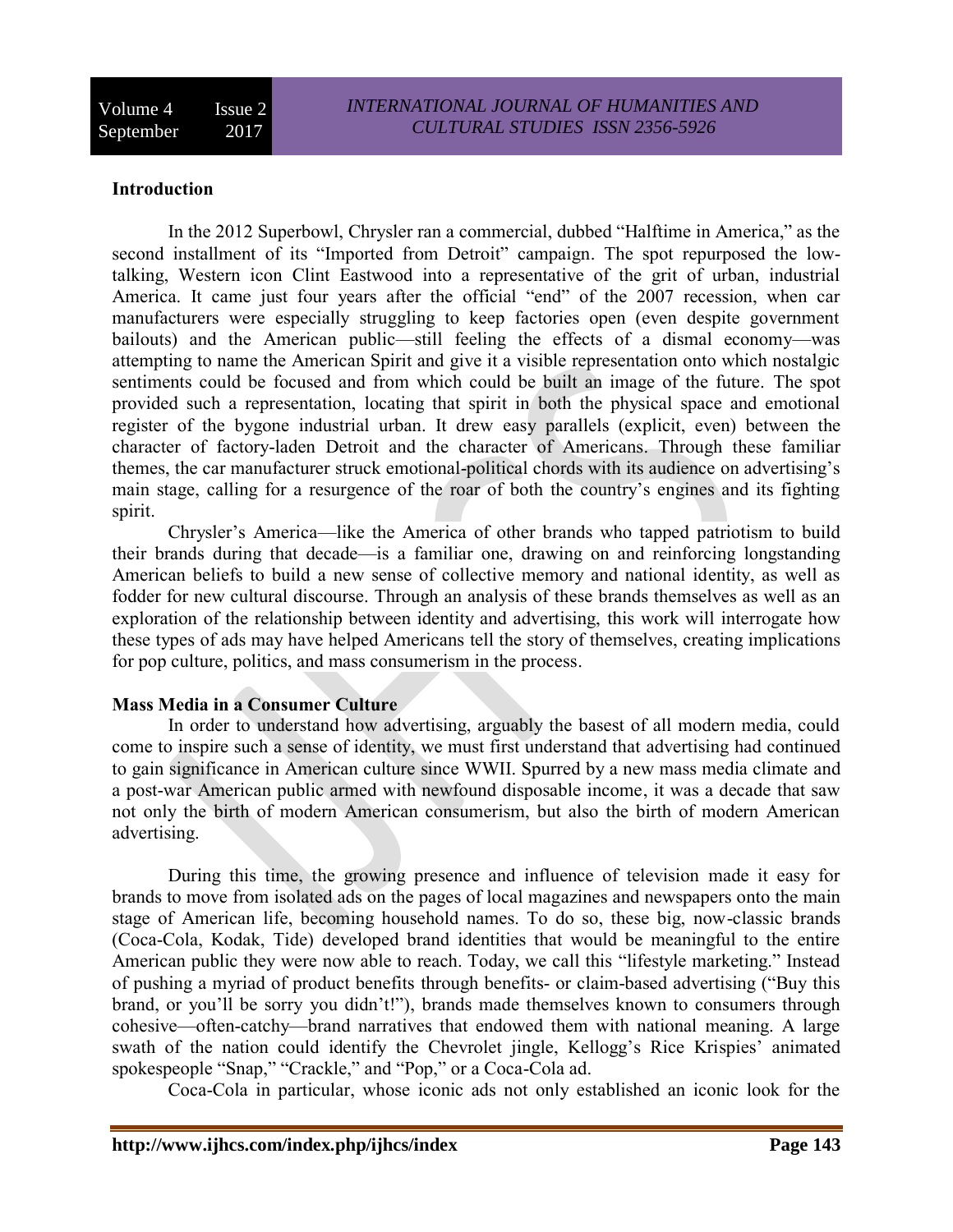brand in its own time, but also a representation of the decade for posterity, serves as one of the best and most enduring case studies in lifestyle marketing. Its ads almost always featured a combination of smiling people, red Coca-Cola paraphernalia, and some kind of decade-specific setting—a soda fountain, a drive in, a vintage-looking vacation. They don't extol the virtues of Coca-Cola *itself*, but rather the values it aligns with, the kind of people who drink it, the feelings that surround it. From these ads, a *lifestyle* emerges in which smiling families, TV sets, jukeboxes, and station wagons abound. By now, ads like these are a familiar and predictable way of representing that 1950's way of life, so much so that the 1950's began to look a lot like a Coca-Cola ad, and Coca-Cola ads began to define the 1950's. As we'll see, the national culture constructed by the likes of Coke was one of consumer "plenty," a representation that would slowly reinforce the idea that this democracy of material things made America, America and Americans, American (Stieigerwald, Marchand, Sivulka, Cohen, McGovern 98).

This relationship between advertising and representation is particularly significant in what Lizebth Cohen called the "consumer's republic," her term for the United States after WWII, when the country had put mass consumption at the forefront of economic and political policy, making consumption both the site and reward of participation in a shared American culture (Cohen). Lifestyle advertising not only *facilitated* this form of "consumer-citizenship," but also became a lens for understanding it (McGovern). By this, I mean that Americans came and still come to know themselves through this kind of advertising. As Lisa Lowe writes, it is through the "terrain of national culture that the individual subject is politically formed as an American citizen"—and in the consumer's republic, advertising is often indistinguishable from national culture (as quoted in McGovern, pg. 9).

As advertising continued to reflect culture and commercial culture began to overtake America's way of life, these cultural forces coalesced in a way that one could no longer separate American culture from consumer culture from mass media from advertising. Advertising's "sheer size" and sheer influence had grown to a point that one could no longer justify theories that separated it from culture, like those of Adorno and Horkheimer, but instead demanded scholarship that considered the relationship between the two (Purvis 19). This relationship would prove to be an enduring one, positioning advertising to maintain a significant role in culture for decades to come. As Chris Wharton's anthology—*Advertising as Culture*—reveals, that new role (which only continues to grow in today's digital mass media landscape) was to be the "very collective air of everyday life and relationships," to become an element so embedded in American culture that it is received "similarly to other cultural products, such as novels, films, actors, athletes and politicians," helping, as they do, to represent and form meaning in our culture (Bagust 205, Holt 359). Though some scholars disagree that commercial culture and popular culture are the same,<sup>i</sup> the differences between them are almost insignificant insofar as they relate to their roles in forming meaning in everyday American life. To form this meaning, ads use a set of cultural signs and symbols, a "set of themes," that help them to function quite like some of those cultural products Holt mentions: great American novels, iconic films, legendary American figures, which can all be powerful tools for transmitting meaning and establishing ideological identity (Hirschmann and Thompson  $44$ ).<sup>ii</sup>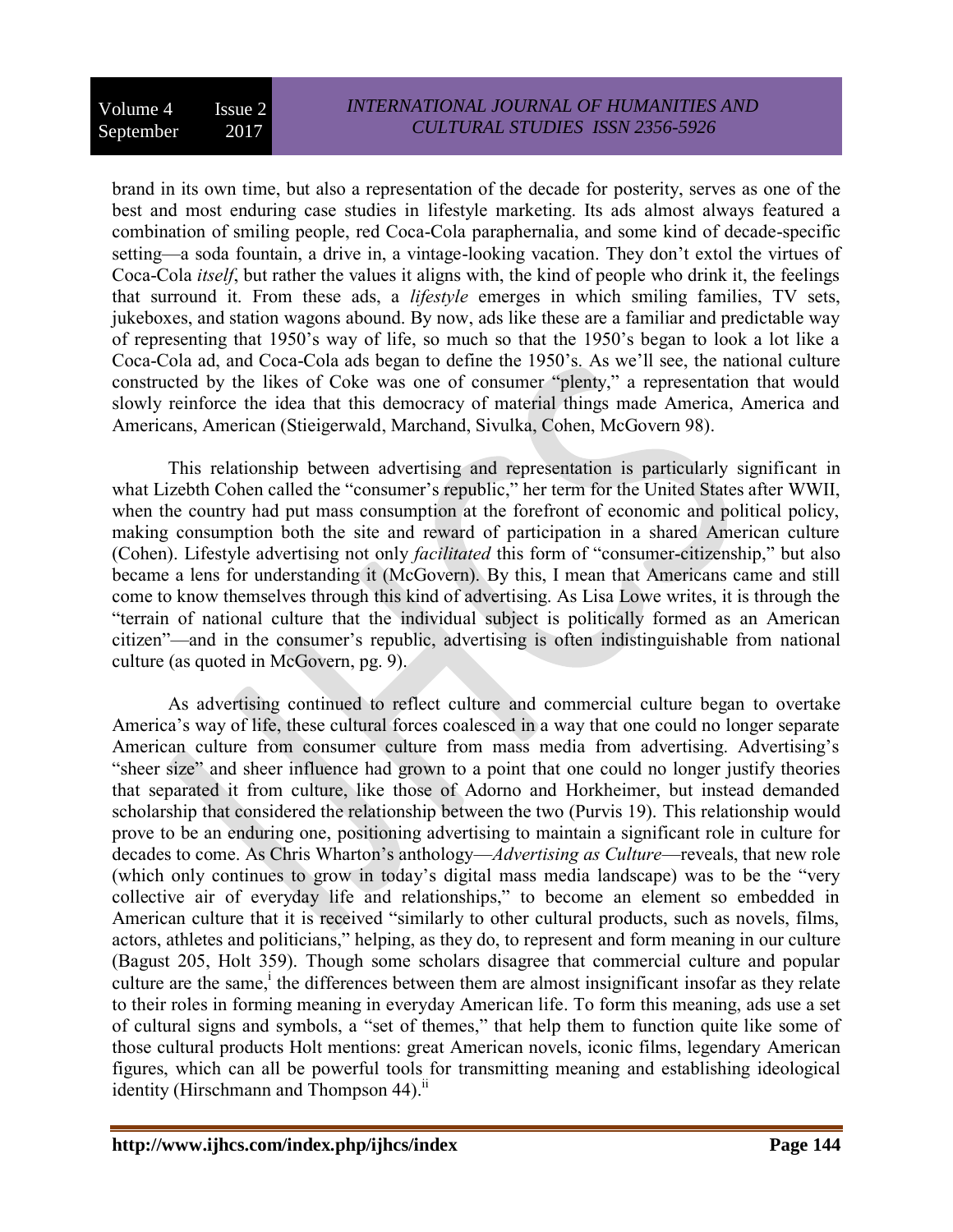This is one of the biggest strengths of lifestyle marketing for the brands that use it through a familiar set of themes, it can help construct the ethos of a time, a people, a history. Using Coca-Cola as an example, if you had no information about life in the ten years between 1950 and 1960 and could use only their ads as information, you'd have a now-clichéd--but somewhat accurate--understanding of what the 1950's looked and felt like, which we'll explore in more depth in a later section. If taken at face value, you'd likely determine that in those ten years, everyone was happy, had a station wagon, and enjoyed simple pleasures like refreshing Coke. This is of course untrue, making it likely that these ads didn't connect with its consumers by directly reflecting their lives. So what about these ads connected with consumers? Why would Coke choose to reflect its moment so inaccurately? Was it purely aspirational, representing a life its consumers wish they had? Did it simply seek to reinforce a cycle of consumerism? Or, was it something else entirely?

In his introduction to *Advertising the American Dream*, Roland Marchand asked himself similar questions, noting that "day by day a picture of our time is recorded completely and vividly in the advertising in American newspapers and magazines…Were all other sources of information on the life of today to fail, the advertising would reproduce for future times, as it does for our own, the action, color variety, dignity, and aspirations of the American Scene" (Marchand xv). He finds that advertising is not "an authentic and uncomplicated social mirror" or a "profusion of documents aimed precisely at reflecting…social values and popular attitudes" (Marchand xv). Instead, it is a "Zerrspiegel," distorting the things it sees, but nevertheless reflecting in some way everything "within its field of vision." Therefore, it is not just through pure *reflection* that lifestyle marketing reveals important cultural truths—it is through this *distortion* that truths that would not otherwise be revealed tend to emerge. This is especially true in the case of Marlboro's "Marlboro Man" (1954), Coca-Cola's "Hilltop Ad" (1971, colloquially referred to as "I'd like to give the world a Coke"), and many other iconic campaigns of the creative revolution of the 1960's.<sup>iii</sup> Their deliberate *lack* of reflection of their moments as they were is critical for understanding those moments as they *sought to be*, along with the underlying anxieties that fueled those aspirations. It is through this connection to their time that brands like Harley Davidson and Marlboro for Frank, and Coca-Cola, Nike, and Budweiser for Douglas Holt (which Holt has dubbed "identity brands") have come to stand for more than their products alone (Holt 2004). By representing the past through powerful symbols and myths, they were able to "soothe collective anxieties resulting from acute social change,"<sup>iv</sup> earning a meaningful place in the minds of consumers. In doing so, they produced Marchand's zerrspiegel, *reflecting* the underlying anxieties of a moment, through the exact opposite of a mirror image (Holt 11, Google Books).

This is precisely what the Marlboro cigarette company set out to do when it introduced its most enduring spokesperson—the Marlboro Man. It sought not to reflect American reality, but its deliberate opposite, calling on a well of symbols and myths to do so. A citizen of fictional Marlboro Country, removed from "the city's fouled social relations, compromised political affairs, and clogged streets," the Marlboro Man was "a cultural symbol which speaks to the collective imagination of the American people" (Lohof 447). Marlboro Country represented the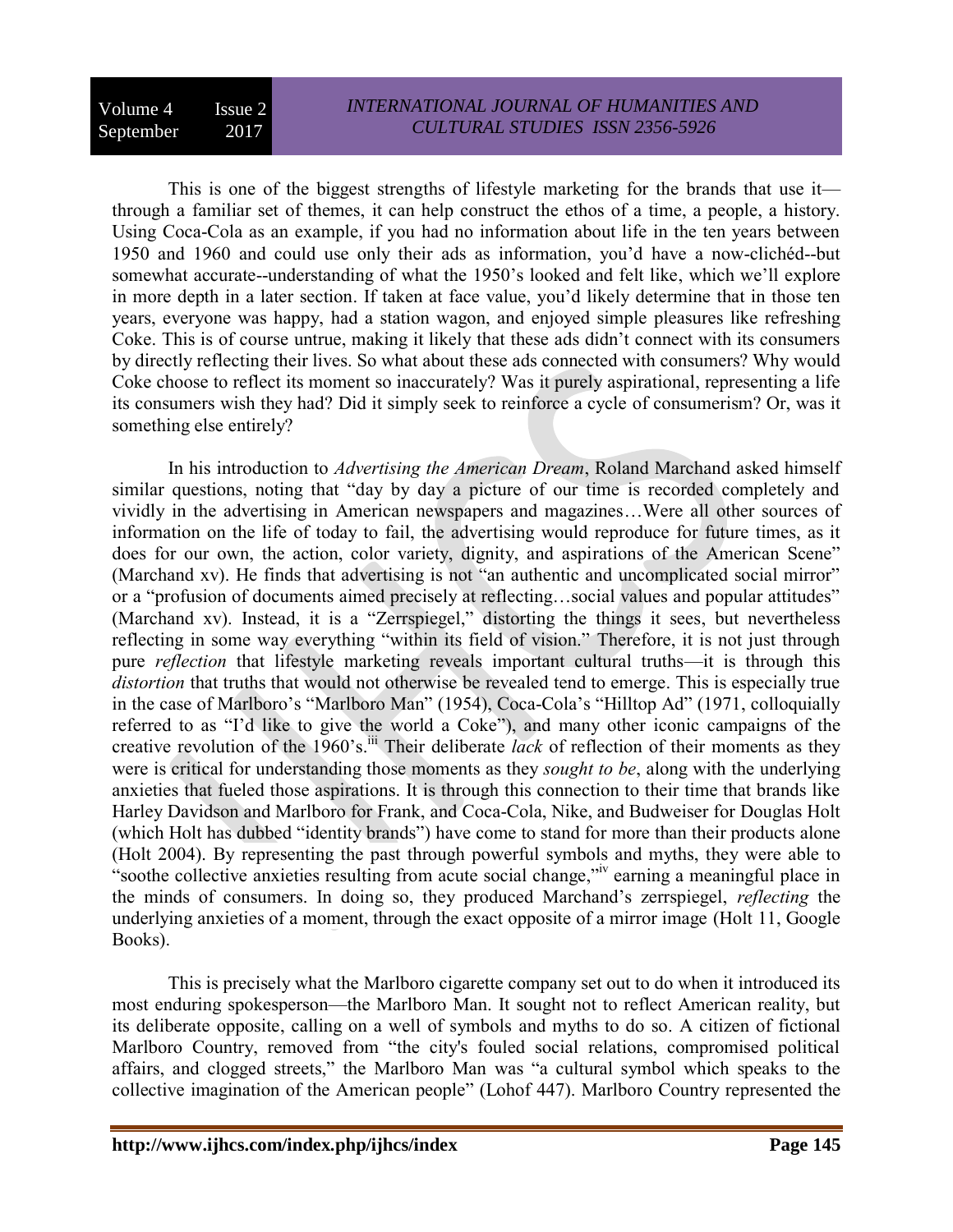"virgin frontier" and the fundamental values it produced, "reminding Americans of where they have been and inviting them to vicariously return," all the while hinting at the stark contrast between that frontier and that moment's "race riot[s]…ghetto[s]…mushroom cloud[s]" (Lohof 447-448). By the time the Marlboro Man emerged in popular culture, "Marlboro Country and the virtues which flourished therein" had all but disappeared, making the Marlboro metaphor all the more appealing to the American imagination, becoming a metaphor for "innocence and individual efficacy," for a place "despoiled by technology" (Lohof 448). Marlboro Country imagined a simpler, more peaceful—though more unforgiving—nation that "evokes within the cultural consciousness a nostalgic and reverent image of its own mythical heritage" (Lohof 444- 447). "Indeed," Lohof writes "so envious are harried twentieth-century Americans of the pastoral ideal that it spills out of their serious art and across their commercial advertising" (Lohof 445). So does a cultural consciousness become culture itself, helping to define both a nation's past and the "harried" present that longs for it. In this most "inaccurate" depiction of American life, we find an exceptionally *accurate* portrait of American hopes, fears, and values.

Similarly, the now landmark Coca-Cola "Hilltop" ad saw its moment at a critical distance, and capitalized on the insights afforded by such a perspective. Bill Backer, the man behind the ad, had a sophisticated understanding of the way brands could participate in national culture and conversation. During an emergency stopover in an Ireland airport, as he watched others enjoying Coca-Cola together, he realized that the product was "more than a drink." And that the company's tagline "Let's have a Coke" could be seen as "a subtle way of saying, 'Let's keep each other company for a little while'… a tiny bit of commonality between all peoples" (Ryan). When Backer pitched the idea to the account's music director, Roquel "Billy" Davis, Davis "wasn't convinced that all people really need is some ice-cold carbonated sugar water" (Hartmann). If not a Coke, Backer asked Davis what he would buy the world instead. Davis responded with "I'd buy everyone a home first and share with them in peace and love" (Ryan). Though Davis didn't see how Coke could fit into such a lofty transaction, Backer instructed him to write something with that home in mind, and a song—perfectly and organically in tune with collective emotions—was born. For Backer, Coke was both a commodity that could facilitate this peaceful sharing, and a brand that could bring that concept into national consciousness. It spoke directly to an eager public with this "higher meaning," and became iconic because of it. When the ad was finally released (in one of the greatest examples of ads-becoming-culture), the song eventually became so popular that it was requested on the radio and rewritten as the wellknown "I'd like to Teach the World to Sing" (not the other way around). The original reads:

I'd like to build the world a home and furnish it with love / grow apple trees and honey bees, and snow white turtle doves / I'd like to teach the world to sing in perfect harmony / I'd like to buy the world a Coke and keep it company / That's the real thing / What the world wants today / is the real thing (Ryan).

If you place the lyrics in their historical context—an economic crisis and the Vietnam War—they speak to the common wants, fears, and anxieties of a time. At a moment of social discord, here was a moment of perfect harmony, in both its ideas and its music. It participated in culture not just as a song on the radio, but also as a gauge of its moment, because in striving to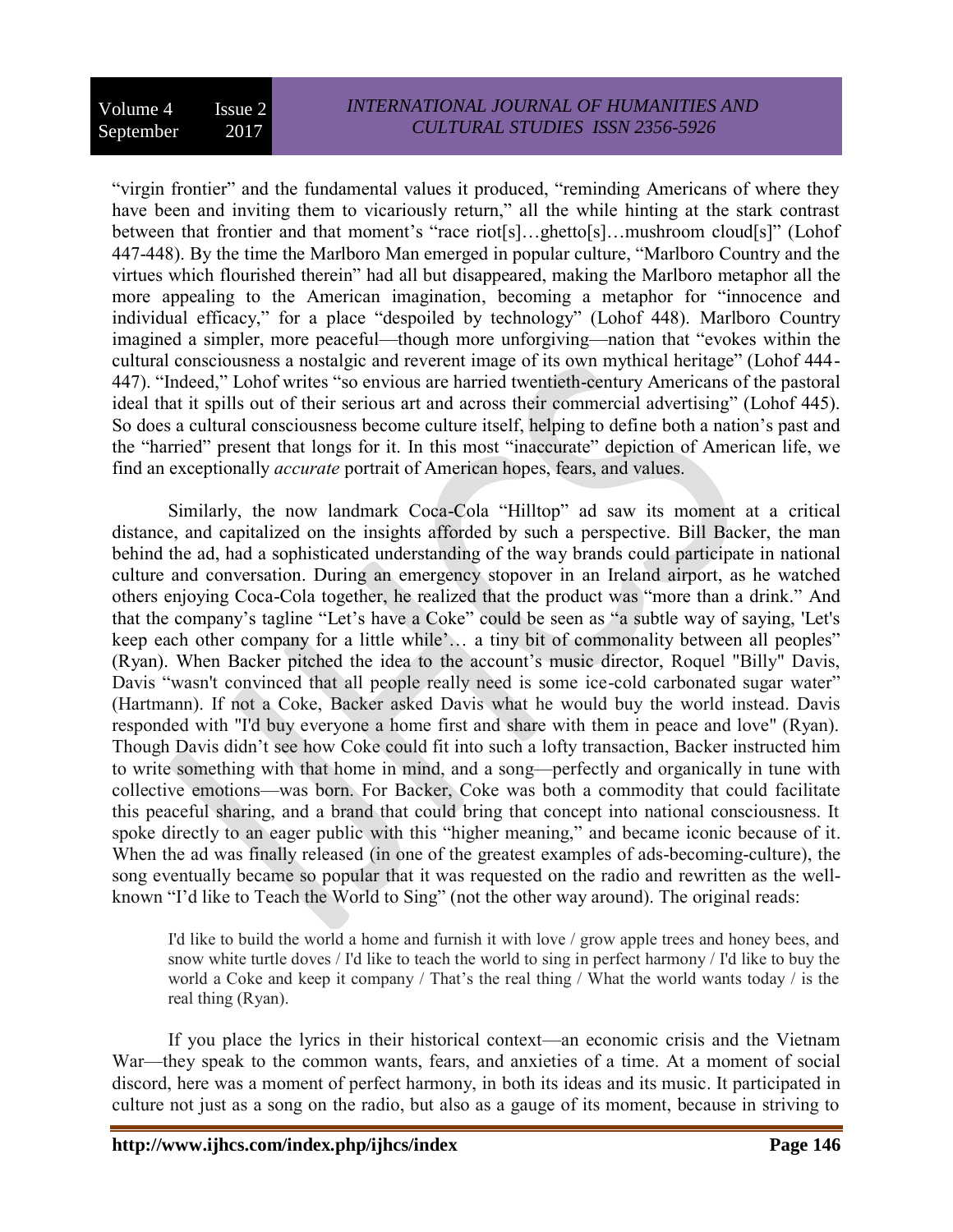be one, it would inevitably become one. Moreover, it is a superb example of the way a product can sell its unique version of the American Dream, or at least the thing that everyone wanted peace, safety, comfort—without *actually* selling it. The best "identity brands" do this well – they establish themselves as "political authorities" on threads of cultural discourse. For Budweiser it was "championing a world in which working men can be respected members of American society", for Jack Daniel's it was its connection to the frontier through its whiskey and those who drank it, for Levi's, Walmart, and Chrysler decades later, it would be the preservation of American manufacturing heritage (Holt 2004,125 and Holt 2006, 363-368).

These were big ideas – safety, security, a more rugged nation – all being communicated through commercial culture. Without the proper background, one might assume that advertising would be an unlikely outlet for these ideas, but advertising had begun to be part of the national conversation in this way since the Great Depression. For example, in 1934 when the J. Walter Thompson (JWT) agency took to advertising itself and the sheer value of advertising in a depression, it advertised that its "new campaigns promoted advertising as embodying fundamental political principles" and "great ideas of American history" like right to selfgovernment, equality, and westward expansion. It showed these as "the great motivating ideas of American history and as the stuff of Thompson's own work" (McGovern 227). Most interestingly, JWT compared its work to the work of landmark political ideas—in particular, the Gettysburg address. In one ad, JWT claims: '"One basic idea is enough to overturn a government…to carry an inconspicuous product to leadership…Nothing else approaches the force of a basic idea because nothing else communicates itself to the minds of so many people. And in politics, war or plain selling, it is the minds of the plain people which must be reached'" (McGovern 227). As a medium, "advertising carried important ideas of American history to the masses, leading and serving them at the same time," capable of forging for an entire country an identity as strong as the one born of the greatest moments of American history (McGovern 227). Advertising could not only use the truth of a cultural moment to connect with consumers, but could tell the truth of a people in the process.

The self-consciousness with which JWT understood its role as both a creator and vehicle of cultural understanding implies advertising's deep role in forming national identity and social discourse, particularly in a culture so inundated with consumerism. In Cohen's consumer republic, the centrality of commercialism in American culture gave an agency like JWT—and the agencies and campaigns that would follow it—license to make such statements, affording advertising a voice and a larger role in American life, even beyond its consuming habits. In other words, brands began to sell more than products, or even the story of their time (as did Coke in the 1950's) – *they began to sell Americans the story of themselves*.

Such stories—or narratives to use a better word—can help us form a "narrative identity," something now sought-after by not just individuals, but by brands, institutions, and even nations.<sup>v</sup> To build these identities, audiences look to mass media and advertising as a "symbolic resource" to "give sense to our life history," *especially* as they relate to a larger national history of which we are part (Elliot and Wattanasuwan). As they make sense of that history, they must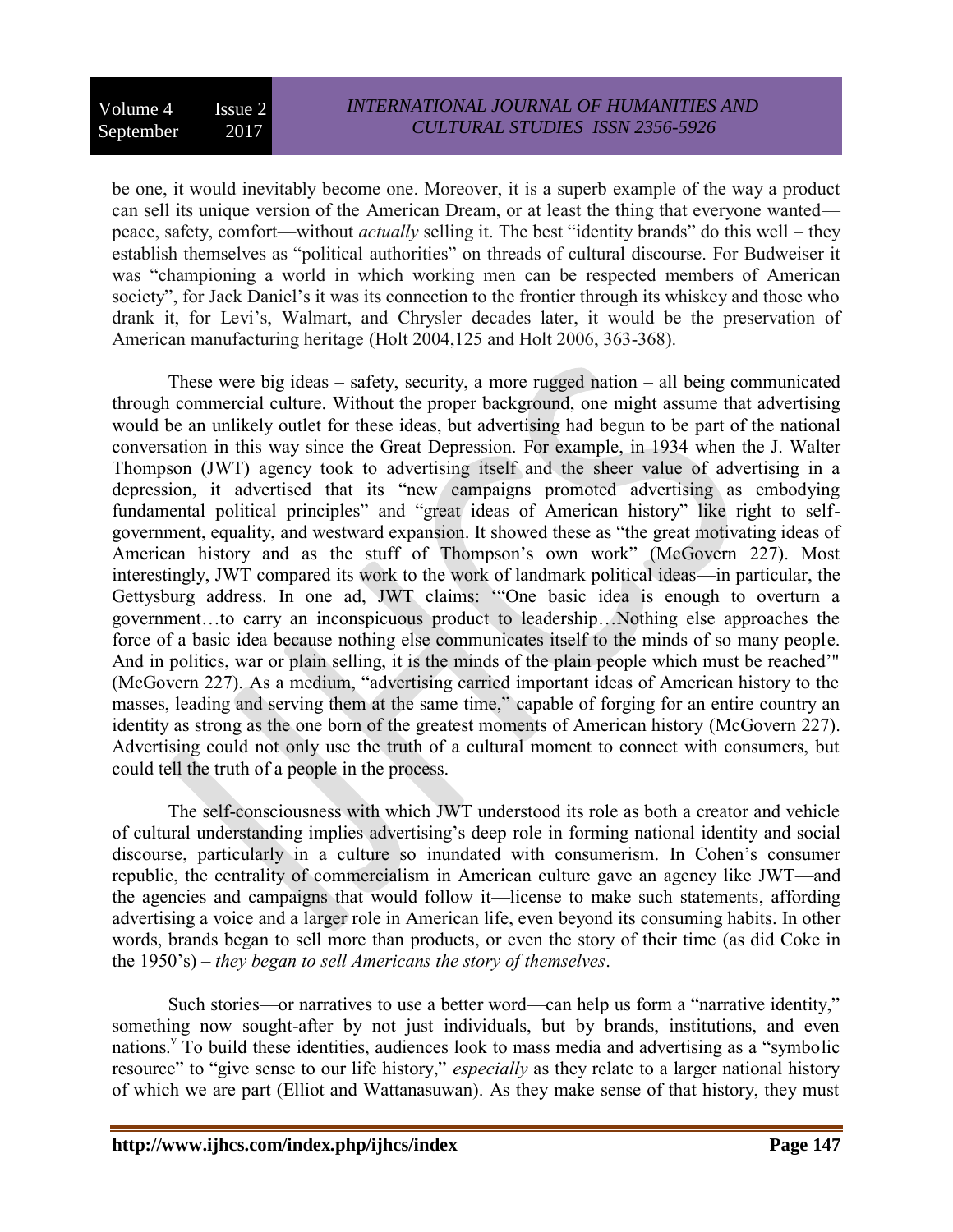participate in the ongoing process of collective memory and take on "prosthetic memories" (to borrow a phrase from Alison Landsberg) of their own.<sup>vi</sup> These memories, when seen through "recollection, re-membering, and re-representation," are "crucial in the mapping of significant historical moments and in the articulation of personal identity" (Johnson 317). Though the mapping Johnson refers to is physical—through monuments and public spaces of memory—her thesis rests on the notion that memory can be "ordered…around sites of collective remembrance." Advertising, as I've demonstrated, can serve as such a site. Her understanding implies that people remember their collective past through the overlaying of individual identity with mediated representations of that past (323). Moreover, it is through the "putting together of [the past's] constituent parts into a single, coherent narrative" that a "popular nationalist identity" is born (317). This is precisely the job that advertising has taken up in the past half a century, helping us (through the assemblage of decades of myths and symbols) to establish our place in an imagined community (Anderson) and find solidarity and identity in the past we collectively share.

## **Myth, Memory, and Meaning**

In the years following the Recession, brands helped construct such a narrative identity by telling a new version of American history, based on established "truths" (myths) about work, grit, the middle class, and the making culture that once dominated the U.S. economy. Of course, not *all* brands from this time sought to construct such an identity—and the ads in the following section represent only a small subsection of the many ads that Americans were confronted with in the last decade—but the history they collectively construct is enough to serve as an example of how mass advertising can constitute a kind of public history, using the past (in ways somewhat unique to the medium)<sup>vii</sup> to transform our understanding of it.

This is the focus of Holt's 2006 exploration of Jack Daniel's whiskey, which is perhaps the only academic work (in conjunction with his earlier 2004 book *How Brands Become Icons*) that attempts to unpack the unique significance of a given brand's symbolism and mythology in the context of a larger national discourse, or the "particular role played by iconic brands in narrating the imagined nation" at a particular point in time (Holt 359). To do so, he analyzes nearly 50 years of the whiskey brand's history, finally narrowing in on the brand's use of the "gunfighter myth, an immensely powerful myth in the post-war era" as the thing that gave the brand its iconic potency (Holt 360). In the last decade, brands like Chrysler, Walmart, and Levi's among others have used a cluster of similar symbols, myths, and values to not only establish distinct brand voices, but a distinctive voice for Americanness *itself*.

In an increasingly visual and aesthetic culture, <sup>viii</sup> amplified by the speed and truncation of a technological world, the words and images an ad uses must be extremely illustrative so that they can be quickly read as an ethos (Sivulka 299). There is no time for consumers to wonder about the basic elements of the ad (who, what, where), and no time to explain to consumers what they already know.<sup>ix</sup> Therefore, they rely on words, places, people, and things that already retain deep symbolic meanings in American culture to get their points across, some meanings of which advertising may have created in the first place.<sup> $x$ </sup> The meanings they stand for are largely myths,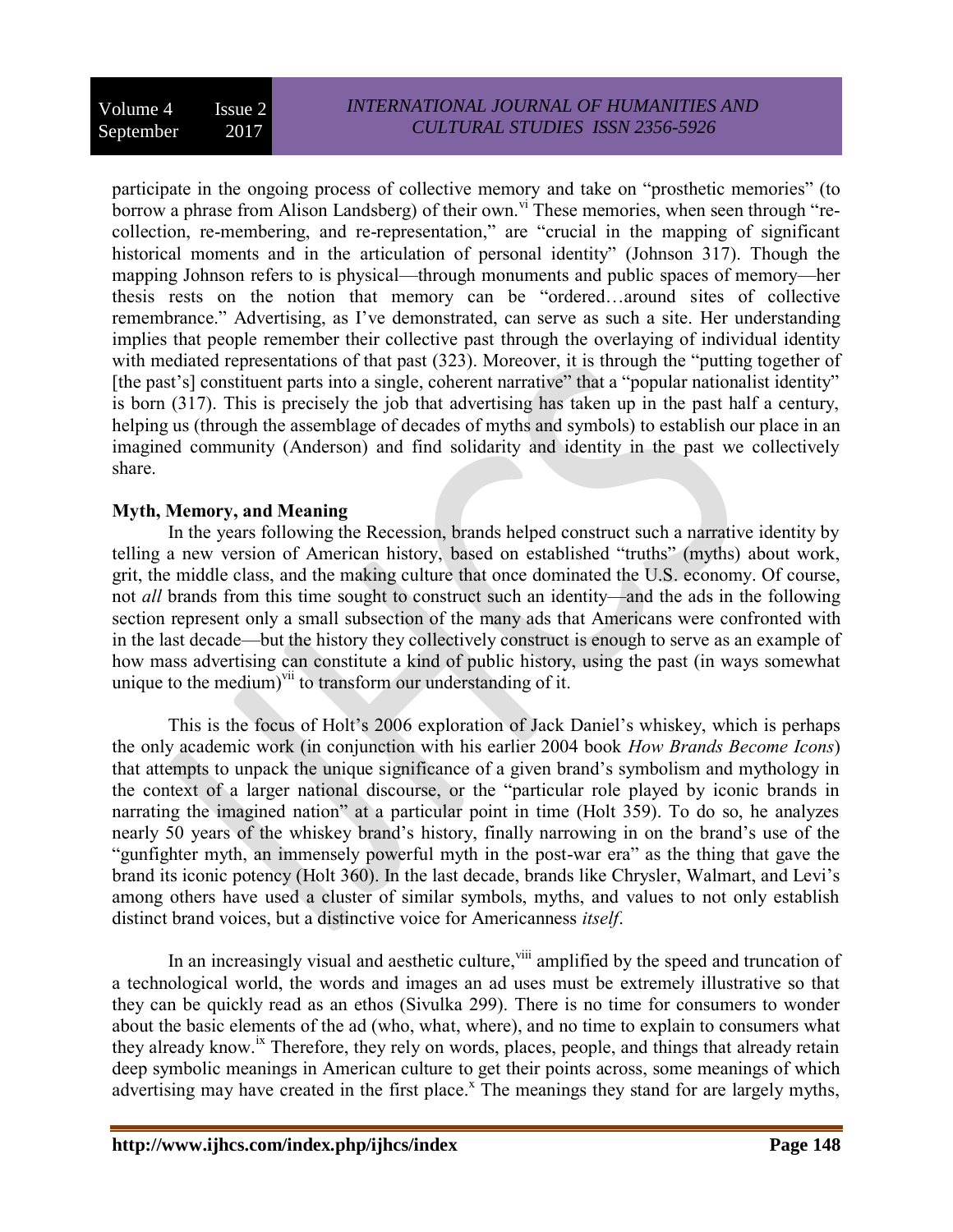which is defined by Holt as "imaginative stories that selectively draw on history as source material, which function to continually re-imagine and revitalize the nation's ideology" (Holt 2006, 359).

To form this definition, he called upon the work of French literary theorist Roland Barthes who systematically outlined the nature of myths in his seminal work *Mythologies*. For him, the words or symbols (like factories, cars, or cowboys) that represent these myths function as "mythical signifiers," filled with fabricated or nostalgic meaning, but emptied of most historical truth. $^{\text{xi}}$  If we use this system to evaluate the Marlboro Man, we see how he symbolizes a "breed of humanity untarnished by—indeed ignorant of—the acrid fumes of modern civilization" that appealed to the "collective imagination" of a culture that was rapidly becoming post-industrial. With his reverence for the values of capitalism, hard work, and a "masterful grasp of material things," the Marlboro Man became a "nostalgic and reverent image of [the nation's] own mythical heritage," celebrating and proving what Lohof would call the "folk myth of American labor" (Lohof 442-448). At the hands of such a symbolic figure and the equally symbolic land to which he belonged, real frontier history is nearly effaced altogether, though we do not notice. Marlboro Country *becomes* our history, our actual understanding of the frontier.

After the recession began in 2007, similar words and symbols began to circulate in advertising and culture, revitalizing old myths with new sets of meaning. Words like "factory," "work," and "frontier" came to inhabit not just their traditional place in American culture but became a bittersweet reminder of that heritage that had been lost and an invitation to return. Many of the myths these words represent are ones that Holt calls "critical for the nation to function" and have been called upon at critical moments in our history (Holt 57). Of course, one doesn't need this paper to see *why* such symbols may have emerged at this time —the recession is reason enough<sup>xii</sup>—the important thing to consider is *how* they use and construct an understanding of our past to affect change in the present and the way we will come to regard it in the future.<sup>xiii</sup>

In that 2012 Chrysler SuperBowl ad discussed in the introduction, Clint Eastwood read the following two-minute manifesto:

It's half time. Both teams are in their locker rooms discussing what they can do to win this game in the second half. It's halftime in America, too. People are out of work and they're hurting. They're all wondering what they're gonna do to make a comeback. And we're all scared because this isn't a game. The people of Detroit know a little something about this. They almost lost everything. But we all pulled together. Now Motor City is fighting again. I've seen a lot of tough errors, a lot of downturns in my life, times when we didn't understand each other, it seems like we've lost our heart at times. The fog, the division, the discord, and blame made it hard to see what lies ahead. But after those trials, we all rallied around what was right, and acted as one. Because that's what we do. We find a way through tough times and if we can't find a way we will make one. All that matters now is what's ahead. How do we come from behind? How do we come together? And how do we win? Detroit's showing us it can be done, and what's true about them, is true about all of us. This country can't be knocked out with one punch. We get right back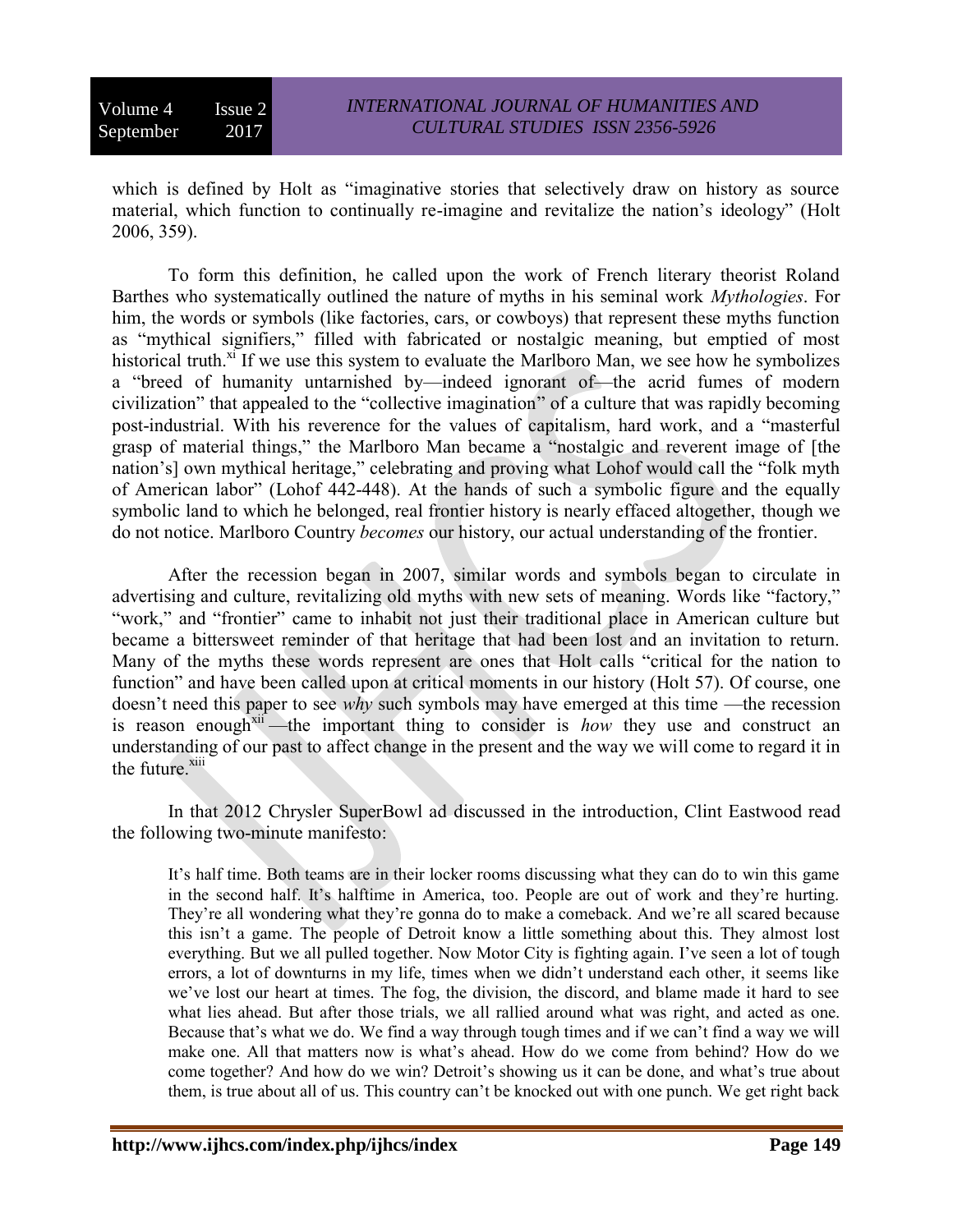up again and when we do, the world's gonna hear the roar of our engines. Yeah, it's halftime, America. And our second half is about to begin (Chrysler).

As a historical artifact, the ad is a profoundly successful account of the year and the nation's mood. At a moment where the failing automotive industry had become the poster child for the bleak state of work and economy in America, Chrysler—already part of the ephemera of Detroit automobile culture—employed that period of American industry (and the nostalgia for it) to write new meaning onto that automotive past. Through this, Detroit becomes an imaginary all its own. It at once represents a dead industry *and* the golden years of industry, decay but also prosperity. If we consider "Detroit" a "mythical signifier" in Barthesian terms, we can see that its "form is empty but present, its meaning absent but full" (Barthes 124). In order to make Detroit, in one word, stand for the loss of the once powerful auto-manufacturing industry *and* the overall tradition of American industry, one must "empty" Detroit of its history, keeping only the parts that contribute to proving this innate truth of American manufacturing.<sup>xiv</sup> That said, it's not *really* about Detroit; rather, Detroit and its heritage provide a backdrop on which to craft a narrative. In other words, Detroit defined us once (by sheer size, economic power, and existing iconic meaning), and is re-defined to soothe our nostalgic longings and allow Detroit and its Motor City spirit functions as a metaphor for a *national* spirit.

The effectiveness of this ad, perhaps more so than the others I will discuss in this section, depends on what Raymond Williams understood as the dominant, residual, and emergent meaning of a word (Taylor, Williams). In this structure, there is a co-existence of meaning as new ones come into existence and old ones fade, all the while referring to one another. For example, one must know what the factory once meant—as both an institution and a (positive or negative, depending on who you were) symbol of the might of American industry—to understand its nostalgic transformation over the past decade and the longing for its triumphant return. The prior meaning does not disappear, in fact it's integral to the new meaning, but the old, purer meaning of "factory" can no longer be understood on its own. In this case, one must know Detroit's innovative, automotive heritage to understand the significance of its downfall and purported revival. Without this background, and the backdrop of the recession, the ad would not make emotional sense. As decades of messaging are added to collective memory, they create these kinds of layered meanings.

In that recession-laden backdrop, a near-obsession with "making" made its way into politics and advertising, though it's unclear which used it first. As more and more manufacturing jobs left the United States in the second half of the  $20<sup>th</sup>$  century (presumably, and always vaguely, to China), the concept of "making" in the United States (or lack thereof) had become a familiar facet of political discourse. However, in the years after the recession, "making" began to take on a more substantial, almost moral meaning – it, like work, became a thing that made Americans, American. It was a political and economic value to be leveraged for political or economic gain by brands, personal or corporate. And it *was* leveraged, often and loudly.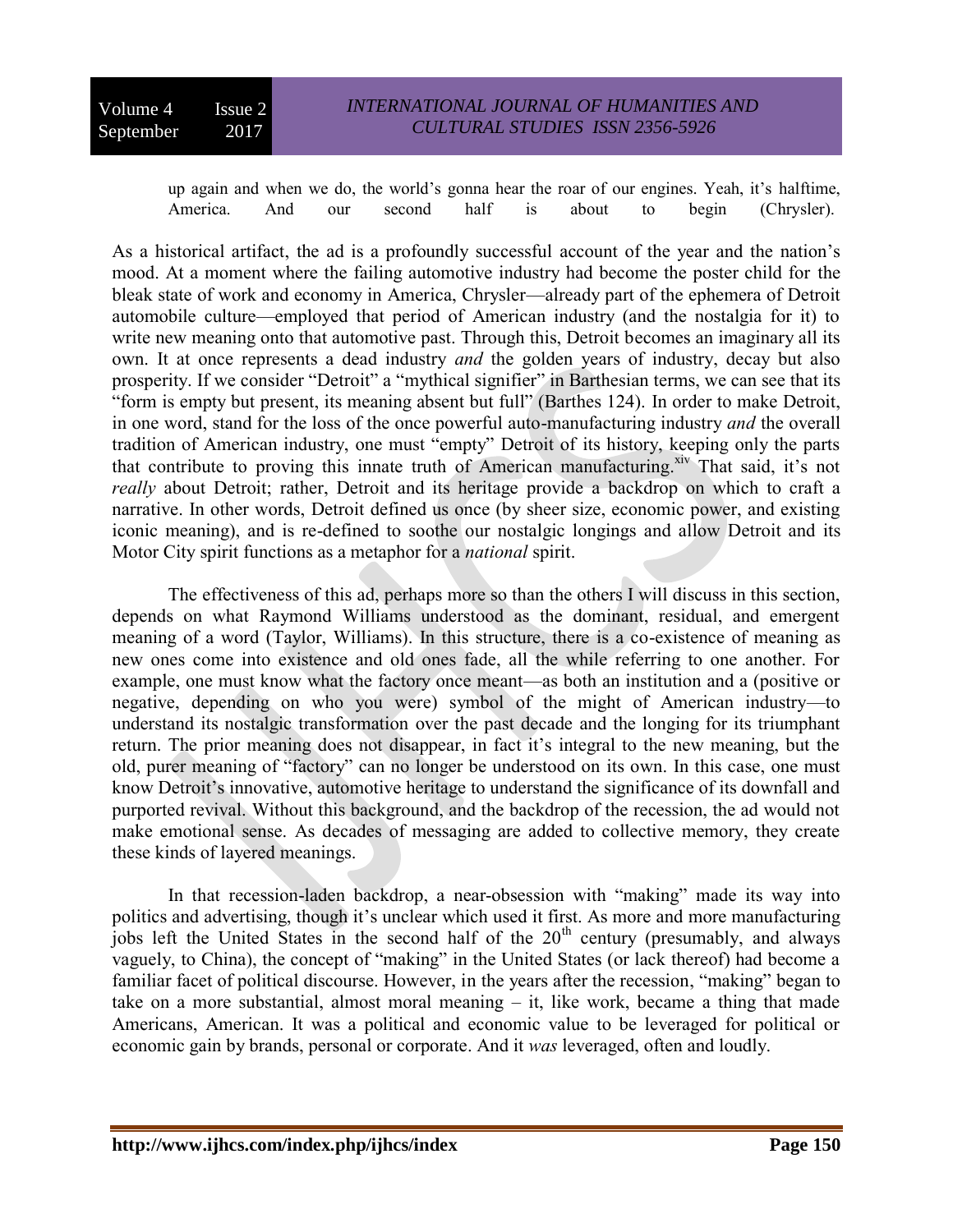For example, in his 2014 State of the Union Address, President Obama emphasized the need to prepare the workforce to capitalize on the next wave of technology manufacturing jobs. This not only speaks to the desire to keep alive an industrial way of life that helped make America prosperous in the 1950's, but also emphasizes the blue collar mentality of the President's voter base who view "making" as a fundamental component of a successful American economy. When he spoke to the resurgence of a making culture in Detroit ("the auto industry came roaring back, Andra Rush opened up a manufacturing firm in Detroit"), he perhaps unsurprisingly drew on the meanings of Detroit that Chrysler also used (CBS News).

That same year, the third installment of Chrysler's "Imported from Detroit" campaign, a Superbowl spot featuring Bob Dylan, demonstrated a similar fascination with "making." In it, Dylan read:

Is there anything more American than America? 'Cause you can't import original. You can't fake true cool. You can't duplicate legacy. Because what Detroit created was a first and became an inspiration to the rest of the world. Yeah Detroit made cars. And cars made America. Making the best, making the finest, takes conviction. And you can't import the heart and soul of every man and woman working on the line. You can search the world over for the finer things, but you won't find a match for the American road and the creatures that live on it. Because we believe in the zoom, and the roar, and the thrust. When it's made here, it's made with the one thing you can't import from anywhere else: American pride. So let Germany brew your beer. And Switzerland make your watch. Let Asia assemble your phone. We will build your car (Chrysler).

The spot draws on an assumed understanding of an American heritage of making things, especially big things, tough things (not delicate things like watches and iPhones). It less explicitly references the fact that we make *less* things, but bestows a degree of importance to the sheer act of American making. Implicit in this understanding of "making" is expertise, or a superior level of quality and craft that Chrysler is associating with American cars (in comparison, we assume, to foreign makes). This creates an assumed history of craftsmen and "self-made" men, a history of "working men" and "men of action artisans," all archetypal myths adopted by iconic brands (Holt 57, 98).

For example, a lesser-known 2011 Jeep Cherokee spot called "The Things We Make, Make Us" also made use of a conglomerate of these myths. Unsurprisingly, it was created by Oliver Francois, the French then-president-CEO of Fiat's Lancia brand who also created Chrysler's "Imported from Detroit" campaign. The spot is laden with gritty Americana—men hammering in a railroad spike, a locomotive chugging by, sparking welding equipment, the Wright Brothers' airplane. A voiceover reads:

The things that make us Americans, are the things we make. This has always been a nation of builders, craftsmen. Men and women for whom straight stitches and clean welds are a matter of personal pride. They made the skyscrapers, the cotton gins, colt revolvers, Jeep 4x4's. These things make us who we are. As a people, we do well when we make good things, and not so well when we don't (Jeep Cherokee).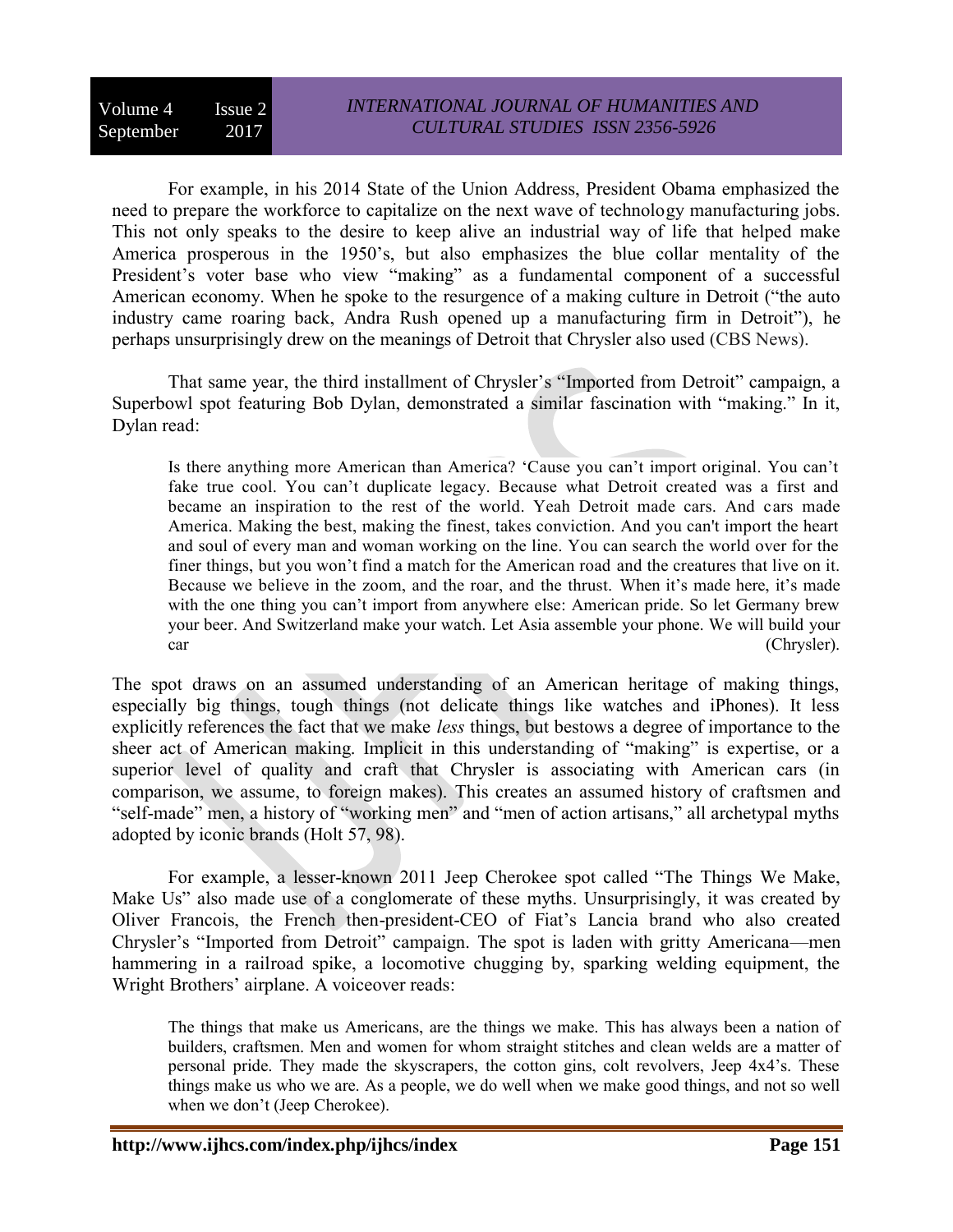We see baseball, steel crossbeams being moved into place, more trains, a man swinging a pickaxe, the Empire State Building. The voiceover says, "The good news is: this can be put right. We just have to do it." The word choice is powerful—it asserts definitively that a history of making has "always been" and therefore makes up the stuff of Americanness. It makes undisputable the heritage of hard work and a good hand, what Stanley would call a "grand narrative" that "makes it seem both normal and natural that certain things are associated with [the country]" (Stanley). This naturalization is required for myths to gain traction, making "unquestionable"<sup>xv</sup> a history and heritage as they do (Barthes 100-102).

Jeep, like Chrysler and President Obama, recognizes not only the personal pride attached to details of manufacturing, but also the national pride associated with making things. It goes so far as to say that making is integral to the country's success, that America is not America without its ability to "make." Such a claim would be impossible to make without the widespread notion that America was *always* a making culture (akin to Barthes' that which "goes without saying," or Said's that which "unquestionably is"<sup>xvi</sup>) and that the flow of making jobs to foreign countries, namely China, by large corporations was a threat to American culture.

At the moment that these ads were being made, this was a topic that dominated social and political discourse, making it obvious why Walmart would choose to combat the notion that it opposed America's making by inviting it to make again in its 2014 "American Jobs" campaign, which was created to advertise Walmart's pledge to buy \$250 billion of American-made products over the following 10 years, "honoring the men and women who make them" (Walmart).

To do this, it re-imagined the symbols of the factory and assembly line, drawing connections between previously established imaginings of work and the traditional aesthetics of the American Dream—portraying work as a builder of lives, families, and economies. It featured three ads: "Lights On" and "Working Man" (both which featured men and women on factory lines, the latter set to Rush's 1974 homonymous song) and "I Am a Factory," which is spoken from the perspective of a factory no longer in use. In its reverence for work's fundamental role in American history, this third ad transforms the factory into a symbol, as a voiceover read:

At one time, I made things. And I took pride in the things I made.

And my belts whirred. And my engines cranked. I opened my doors to all. And together, we filled palettes and trucks. I was mighty. And then one day, the gears stopped turning. But I am still here, and I believe I will rise again. And we will build things. And build families. And build dreams. It's to get back to what America does best. *Super*: Over the next ten years, we're putting \$250 billion to work to help create new manufacturing jobs in America. *Voiceover*: Because work is a beautiful thing (Walmart).

Beyond a collage of things that *look* like what the American Dream *means*, it's an allusion to a time when "things" were abundant and when the American Dream was made possible through those things. It uses decades of codes, connotations, and accumulated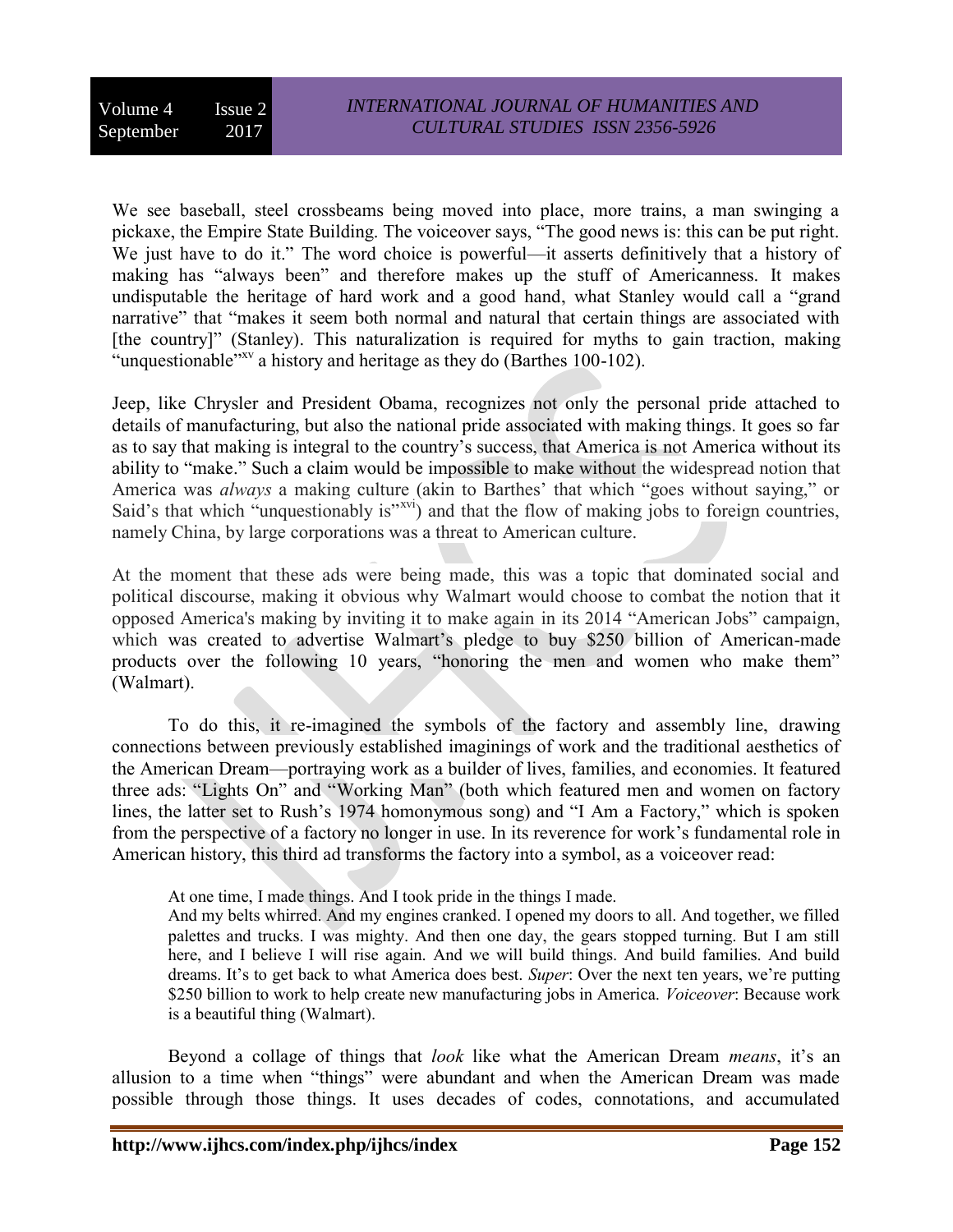understanding of the meaning of the factory and the assembly line to patch together an industrial past. Similarly, Chrysler's "Born of Fire" is a mish mosh of Diego Rivera's "Detroit Industry," steel mills, glowing heavy machinery, and a voice over that declares, "add hard work, conviction, and the know-how that runs generations deep in every last one of us—that's who we are" (Chrysler). It combines the connotations of pride and doing associated with "making" with the intrinsic value of a work ethic to create a new *vision* of work – at once reminding us of work's fundamental place in the US, but also of its disappearance (at least in its traditional, manual form). It seems obvious, then, that these brands would celebrate what Carlo Rotella would call a kind of good-with-your-hands-ness (Rotella). The years between 2007 and 2016 saw immense leaps in technology that significantly decreased both the need for certain manual trades and the overall value of manual craft in general. The demise of the old way of doing things seemed to be edging closer with every Tweet, every 3D-printer, and every new app. It wasn't just temporary economic decline—it was the decline of an entire industrial way of life, an entire making economy. For these brands, that way of life could still be preserved in a certain kind of person, and the rallying cry that they flock to—those who sustained the American spirit.

Perhaps predictably, this isn't the first time that reverence for work appeared in advertisements at time of economic distress. During the last recession in recent memory the 1970's slump that saw massive inflation and unemployment rates—Budweiser hopped on the coattails of a burgeoning Reagan constituency in the American working- and middle-class and rode its way into the canon of brand iconography. With a "parade of blue-collar workers from all walks of life, each of whom practiced his trade with consummate skill and enthusiasm" and the tagline "This Bud's for You" Budweiser created a working-man's manifesto that saluted and rallied disillusioned working-class Americans. Like many of the brands we've seen, "Bud's vision of work directly opposed the economic realities of the times," presenting stories of a breed of men that many feared was disappearing (Holt 101). Unsurprisingly, this work forged for the brand an enduring association with Americanness, so much so that in 2016 in preparation for the nearing election, the brand changed its name simply to "America." Tosh Hall, the creative director on the project explained that after decades of America-laden advertising, the brand had license to associate itself with the nation. "We thought nothing was more iconic than Budweiser and nothing was more iconic than America," he said of the idea's inspiration (Wilson). In these few words, Hall demonstrates how the close connection between Budweiser and Americanness established not just another chapter for an iconic American brand, but also established America *itself* as a kind of iconic brand. The stuff of one made up the stuff of the other, layering and borrowing meaning between the two, establishing an understanding of America made up of Budweiser-ian vignettes from the past half a century. The can both forms an emblem of the country and encapsulates all that brands are capable of today.

Jack Daniel's also underwent a similar symbolic transformation after WWII, as consumers "demanded a revised version of the gunfighter myth" and as a "homogenized culture" and "economic reconfiguration" seemed to threaten "men's freedom." Suddenly, the brand stood for more than just good whiskey—it stood for the values of old Westerns, rugged individualism, and the American frontier (Holt 2006, 363). The campaign that resulted posed Lynchburg, TN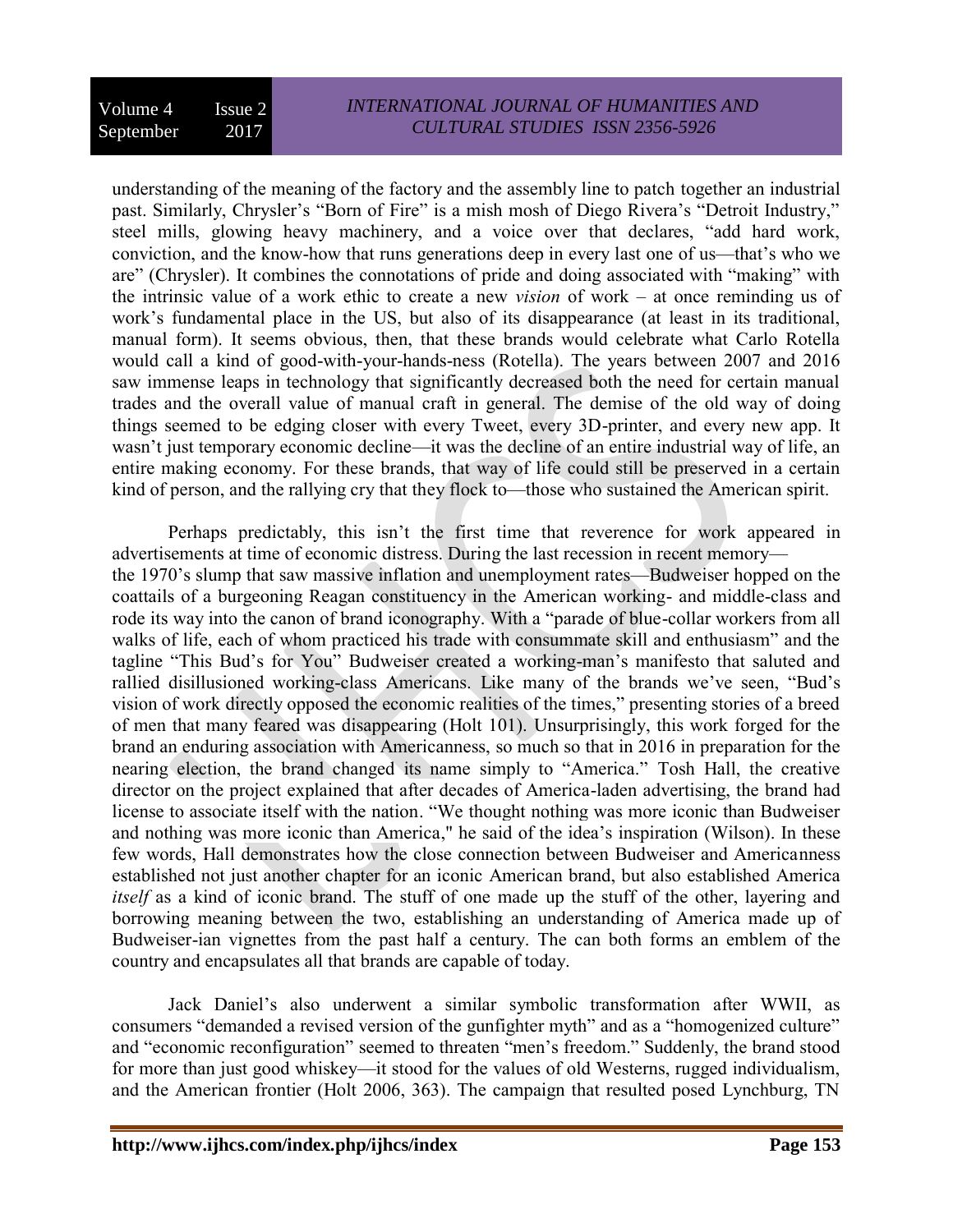(the birthplace of Jack Daniel's) as the frontier, thereby championing a genre that "had become the most potent rebuke to the glossy modern suburbs as well as a nervous call-to- arms to revive the gunslinger to fight the commies" (Ibid 368).

If you consider all of this work in their contexts, their symbolism becomes abundantly transparent—not only were the companies behind the ads the kinds of big-business villains that sent their jobs to China for cheap labor and put thousands of American workers out of work, but they were also talking about work at a moment when work was not just a beautiful thing (to use Walmart's terms), but a scarce thing.

In the years leading up to the recession, it had begun to be scarcest in the Rust Belt, a place that would come to take on symbolic meaning in the years that followed. Geographically and historically, the Rust Belt refers to a large cluster of states spanning Michigan to Pennsylvania that were formerly hubs of industry and manufacture of heavy raw materials, who at the time of their prosperity were collectively referred to as the Manufacturing Belt, the Steel Belt, or the Factory Belt. As early as the first half of the  $20<sup>th</sup>$  century, some of these areas began to experience the decline that would eventually result in the Belt's mass population and economic decline, loss of jobs, and the halting of machinery that would birth its new moniker, The Rust Belt. Yet in practice, "The Rust Belt" became almost metonymic for towns in economic decay after the recession, regardless of whether they were former steel towns or even fell into the correct region of the U.S. Many of the locations in the Chrysler commercial are not Rust Belt cities (they are Midwestern country roads, suburbs), but the commercial portrays them as if they were, likening the whole of the United States to Detroit and America to the Rust Belt. The actual history of the Rust Belt or its actual geographic location is replaced by a semblance of Rust Belt "values."

Levi's 2010 "Go Forth to Work" campaign similarly conflates geographic boundaries in order to associate the traditional significance of "the West" and the frontier with the brand's representation of work, determination, and the value of a pioneer spirit. The "Go Forth to Work" campaign was part of a larger "Go Forth" campaign that began the previous year, created to "infuse new energy into an authentic and beloved brand" by creating "a new portrait of America" "inspired by the passion Walt Whitman felt for the potential of America and promise of the future" (Wieden + Kennedy). In an effort to make good on that new American promise, the brand set its sights on Braddock, PA, a former steel town 10 miles outside of Pittsburgh that had seen the same fate as many a Rust Belt city—a massive decline in population, rows of abandoned homes and businesses, and a once hard spirit dulled into near nonexistence. There, Levi's would shoot a series of films and print ads and contribute more than a million dollars to the city's revitalization efforts (Elliot).

The print ads featured real citizens of Braddock and phrases like "Everybody's work is equally important" and "We are all workers." A two-minute film that accompanied them invoked Walt Whitman's "Pioneers! O Pioneers!" an 1865 poem that at the time of its publications spoke to the heart of would-be explorers, miners, and settlers, propelling them to explore the West and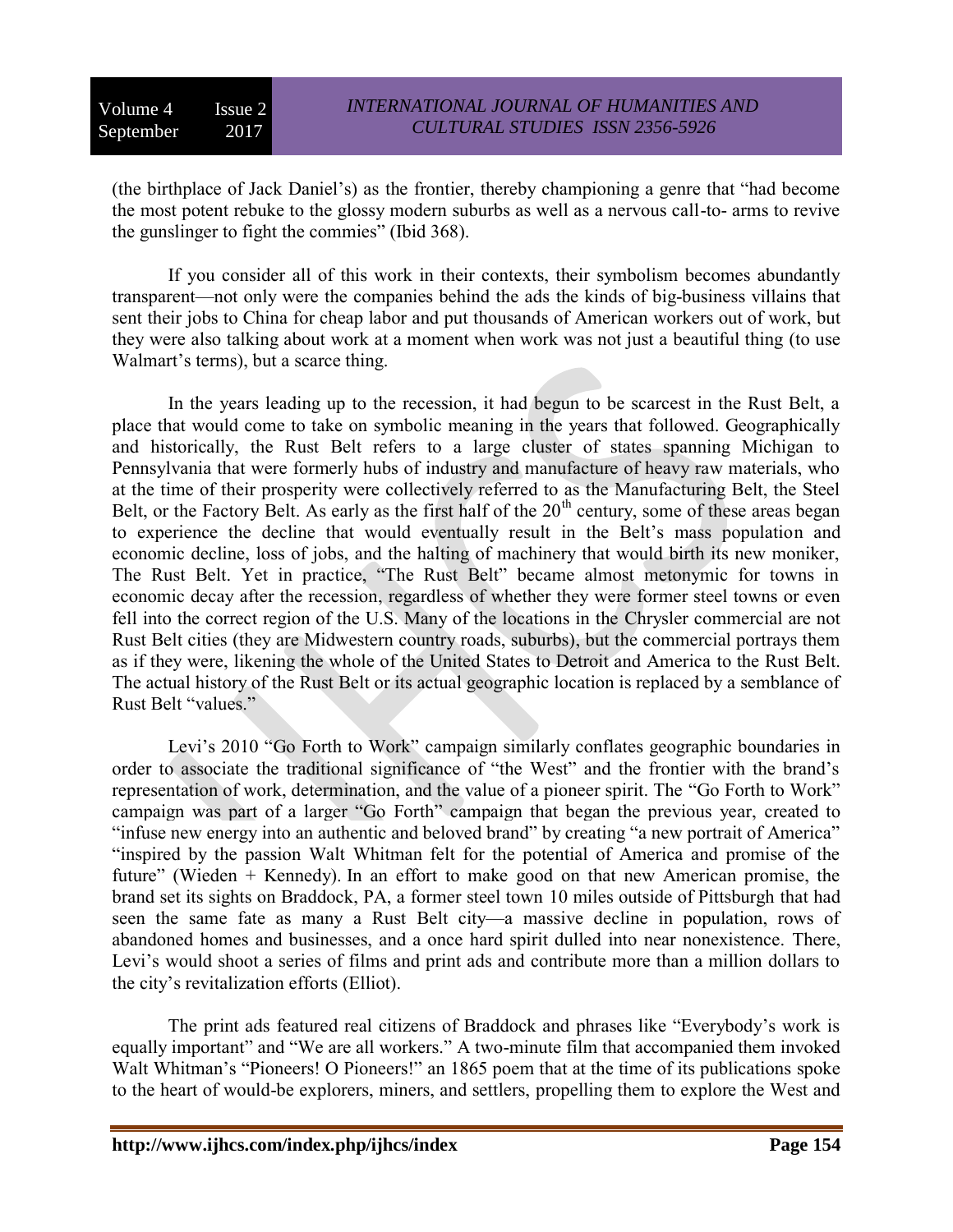establish the United States we know today, the kind of United States that Levi's extols. Stuart Elliott of the *New York Times* called the campaign a "salute to the pioneering spirit of young Americans," which seems an accurate appraisal of the film's copy. A haunting voiceover uses phrases like "We were taught how the pioneers went into the West" and Maybe the world breaks on purpose, so we can have work to do," or "People think there aren't frontiers anymore. They can't see how frontiers are all around us" (Levi's).

By invoking Walt Whitman's "Pioneers! O Pioneers!" in this film, by overlaying scenes of depressed Braddock with an ode to the West in another, and by setting a third to an original wax recording of Whitman reciting his poem "America," the brand adopts and inhabits the figurative space of the West without ever showing it, or even being in it. There is a *character* that emerges from this work, one that was developed through "violent confrontations on the frontier" and is held by the "men that America relies on when the going gets tough" (Holt 362). In doing so, teenagers in blue jeans, bonfires, fireworks, and streets lined with average homes come to embody Levi's version of The West, superimposing new meanings onto old. This transformation of meaning is the work of most iconic modern advertising that I have discussed, assimilating traditional values and collective nostalgia into the everyday life of the consumer, both solidifying the values themselves, and those values' role in consumers' lives, providing a "material connection to myth" (Holt 2004, 60).

Levi's, more so than Chrsyler or Walmart, makes an explicit attempt to retell (and *retail*) American history, or at least the values that spring from it. It draws on a pioneer past and the patriotism of Walt Whitman's America to create a historical account all its own. By using real historical documents, real American people, a real American town, and more "facts" than vague patriotic rhetoric, Levi's is able to tell a convincing, tangible story that one can locate in some kind of truth. Though it may use the West and the frontier as symbols, they are not symbols functioning apart from that which they symbolize – they are read within a material context, giving them a degree of credibility. As Jack Daniel's at one time used Lynchburg, TN as its un- "frontier," so does Levi's transform post-industrial Pennsylvania into a front for a new frontier and a backdrop for the performance of frontier values (Holt 368).

## **Imagined History: Aesthetics and Connotation**

Moreover, it is not just the *words* in these ads that cue a new American history, but the aesthetics with which those words are represented. Jack Daniel's established its frontier not just through words, but also through evocative images of its rugged and straight-shooting Lynchburg (overalls hanging on a clothing line, "men overseeing charcoal burning") (Holt 369). In the work described in this section, the factory, the West, Detroit are not just represented by words, but also by the same gritty aesthetic, the same familiar themes. They create spatial imaginaries both for the things that come to mind when one encounters the words that represent them *and* for the way they are imagined visually.

To quote Chris Wharton, the "strategies of visibility and visualization at work in advertising and consumer culture" helps to promote "historically produced cultural knowledge,"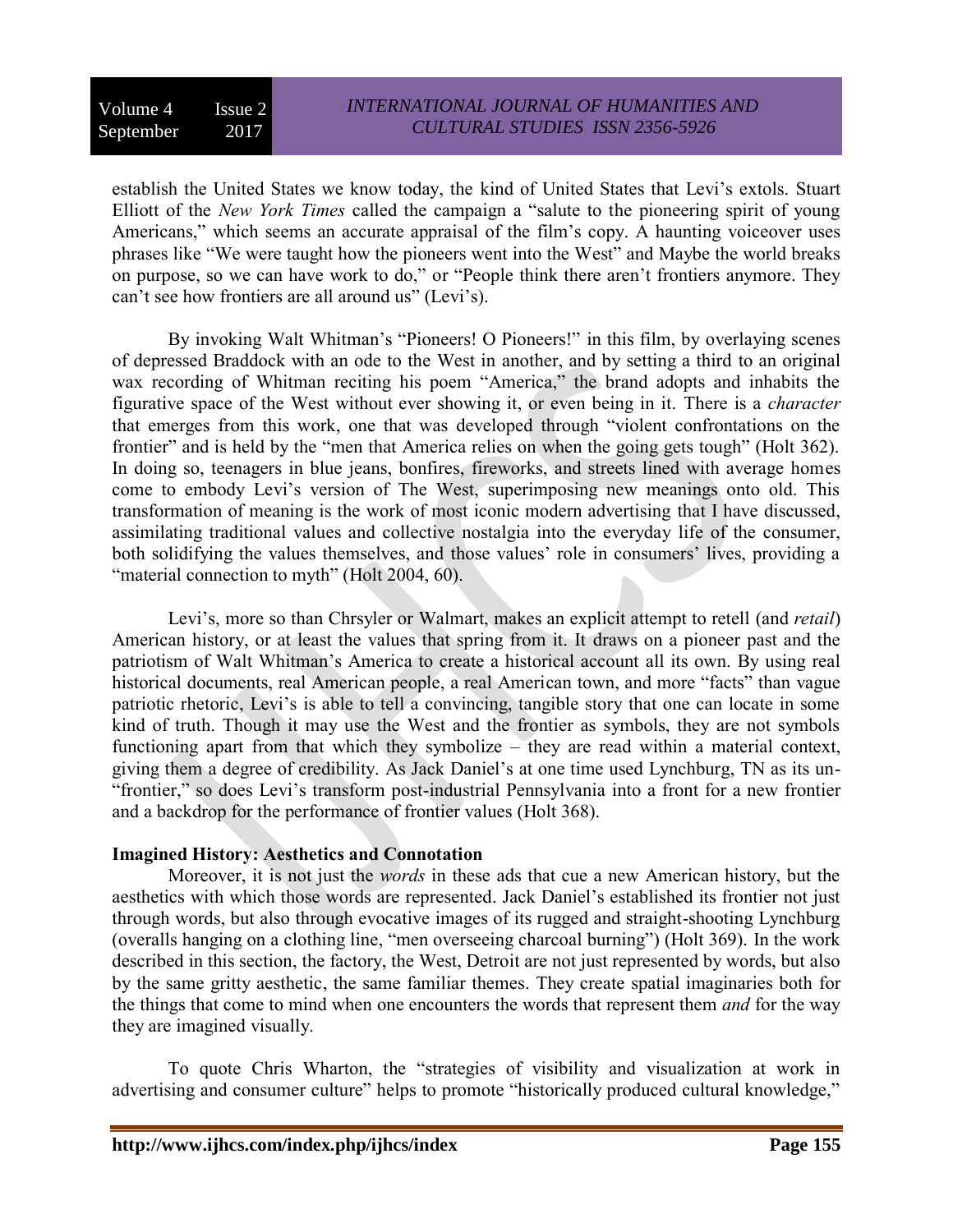or, as I might put it, "culturally produced historical knowledge." By this, I mean that a "knowledge" of the past is reinforced through repetition of cultural representations of a collective history (Wharton 19 and Hennessy, as quoted in Wharton).<sup>xvii</sup> The way Detroit "looks" is a composite of geographical facts and its representations; the way the American industrial past looks to a modern consumer may well be a collection of gritty Chrysler-ian vignettes. Together, ads form what Sontag might have called a "portrait chronicle" of American history, providing not just the chronological facts of American history as understood through ads, but also a visual understanding of what that chronology looks like. Of course, this chronology is often filled with connotations rather than historical facts, creating an increasingly blurred line between historical reality and Hennessy's cultural knowledge (Sontag).

Jameson, borrowing from Barthes, uses the concept of "connotation"<sup>xviii</sup> to describe not just how things can be "summed up culturally," but how the "history of aesthetic styles displaces 'real' history," which is a process at work in almost all of these ads (Jameson 20). The "fifties" becomes a thing that can be named and visualized by "short haircuts, early rock and roll, longer skirts," station wagons, and Tupperware (Jameson 279). Though these things are not "invented" and are therefore "in some sense authentic," they are not "a list of facts or historical realities…but rather a list of stereotypes, of ideas of facts and of historical realities" (Jameson 279). Advertising often views "the 'past'"—or, I would add, sometimes its own present— "through stylistic connotation, conveying 'pastness' by the glossy qualities of the image, and '1930s-ness' or '1950s-ness' by the attributes of fashion" (Jameson 19). These brands represent the past "as a kind of thing," a thing "that can be dated and called the eighties or fifties," and establishing their *representations* of historical moments *as history* (Jameson 284). For example, in the acclaimed TV series *Mad Men*, the late 1950's and 1960's is communicated through aesthetic markers that are stereotypical for the period:

Images and sounds from late 1950's and early 60's advertising: Doctor's

selling cigarettes. Athletes selling liquor. Bathing suit models with vacuum cleaners. And most importantly, proud Dads with their perfect wives and children driving their cars to some green suburban utopia. We get a sense of the time and its ideals (Set directions, *Mad Men*, Series One: Episode 1; opening set. Purvis 24).

These cues, with the help of decades of mass media representation, have come to define this era so that when *Mad Men*'s audience was confronted with them, they immediately recognized it as the 1950's and 1960's. More importantly, the set direction suggests that a historical moment can be communicated by a "sense," thereby perpetuating these stereotypes by which we view the period. However, it's worth noting here that we're also intended to get a sense of the time's *ideals*, not just the time itself—the symbols and aesthetics that are chosen carry with them a suggestion of a deeper meaning.

To better understand how this applies to ads, we can use the example of a 2011 Jack Daniel's commercial, in which the brand lends an "aesthetic style" to the past it believes gave America its Americanness. Over a montage of American products—jazz guitars, televisions,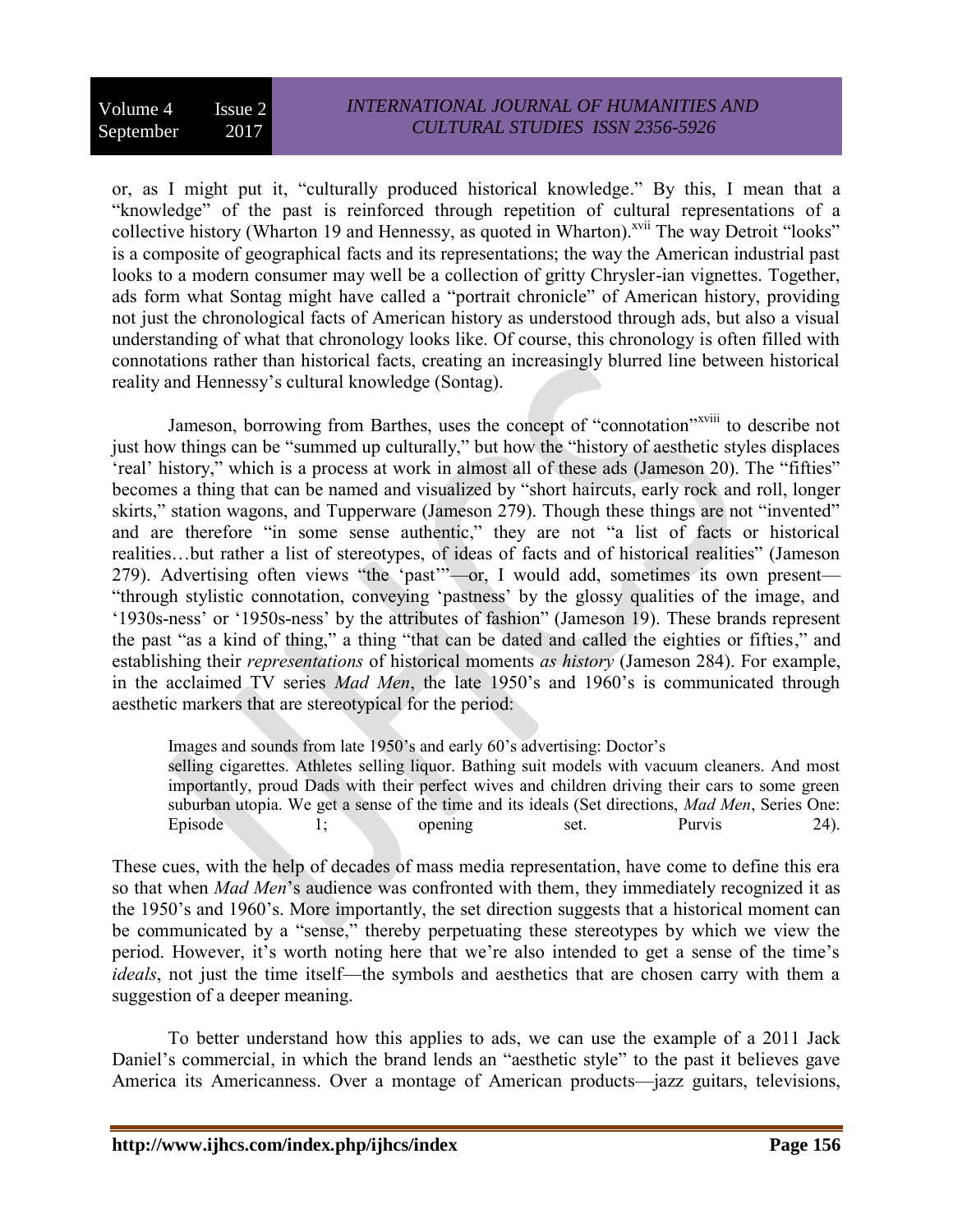cars, blue jeans, cowboy hats—and the callous-handed people who make them—a gruff voice over read:

Americans, we're the creators of things born of an independent spirit, designers of the great, architects of the useful, composers of the loud, builders of the beautiful. We live in a country that lets people make things they believe in, and that's as American as, well, [Jack Daniel's]. *As a bottle of Jack Daniel's whiskey is placed on a counter, the words, "Here's to the American spirit" appear on screen.* (Jack Daniel's).

The spot creates a vision of down-home America that refers to no specific time or place, but to some past time that simply *feels* American. Using its existing brand legacy, it evokes the sense of West-ness and an authenticity that comes only with whiskey. Almost every product shown in the spot is vintage—the jukebox, TV, radio, and car all belong to a bygone era—presumably to indicate both that the time in which we made things has passed and to substantiate the "American spirit" in something material. The hardened voiceover helps animate an archetypal figure—the real, hard-working American. For Jack Daniel's, the formative parts of American history *are* Lynchburg, blue jeans, and the belief that the products Americans make say something about their history. This America, if it ever existed, was never the entirety of the country as Jack Daniel's might have you believe. In a new economy, Jack Daniel's didn't resort back to using the gunfighter myth that became popular in the years after WWII, but rather uses its accumulated political authority on rugged individualism and hard work to tap into Lohof's "folk myth of American labor." Through this, it creates an understanding of authentic America, and the things that authentic America should produce.

For all of these brands, America is (and always was) a montage of Detroit, sparking factory equipment, pick-up trucks on country roads, and assembly lines. These things are modern incarnations of an America that has always existed; it doesn't matter that there was a time before the factory was part of American life—before it, there was the frontier, the farm, and the West, which maintain the same American values as the factory. They use film that is noticeably grey, gritty, and harsh, an aesthetic that characterizes all of the campaigns and gives tangible color to the American attitude they try to articulate. They all imagine the past in vignettes—snippets of historical scenes that simplify eras into images and give visual identity to popular myths about work, the factory, and the innate American entrepreneurial spirit. The series of images they present—railroads, pick-up trucks, skyscrapers of New York City—come to be seen as a timeline of landmark American moments, strung together not by historical chronology, but by a sense of patriotic historical significance. Most importantly, they give audiences a constructed sense of what the past *actually looked like*.

In these examples, the phrase "seeing is believing" takes on new meaning—we believe that we can understand what America is by visualizing our culture.<sup>xix</sup> To see ourselves is to understand ourselves completely—we are content with substituting our complex identity with a simple "theme" that, through repetition, eventually comes to seem like truth (Wilson 14). Like for Fanon, who felt that he was constantly reduced to themes and connotations about his race, feeling "battered down by tom-toms, cannibalism, intellectual deficiency, fetishism, racial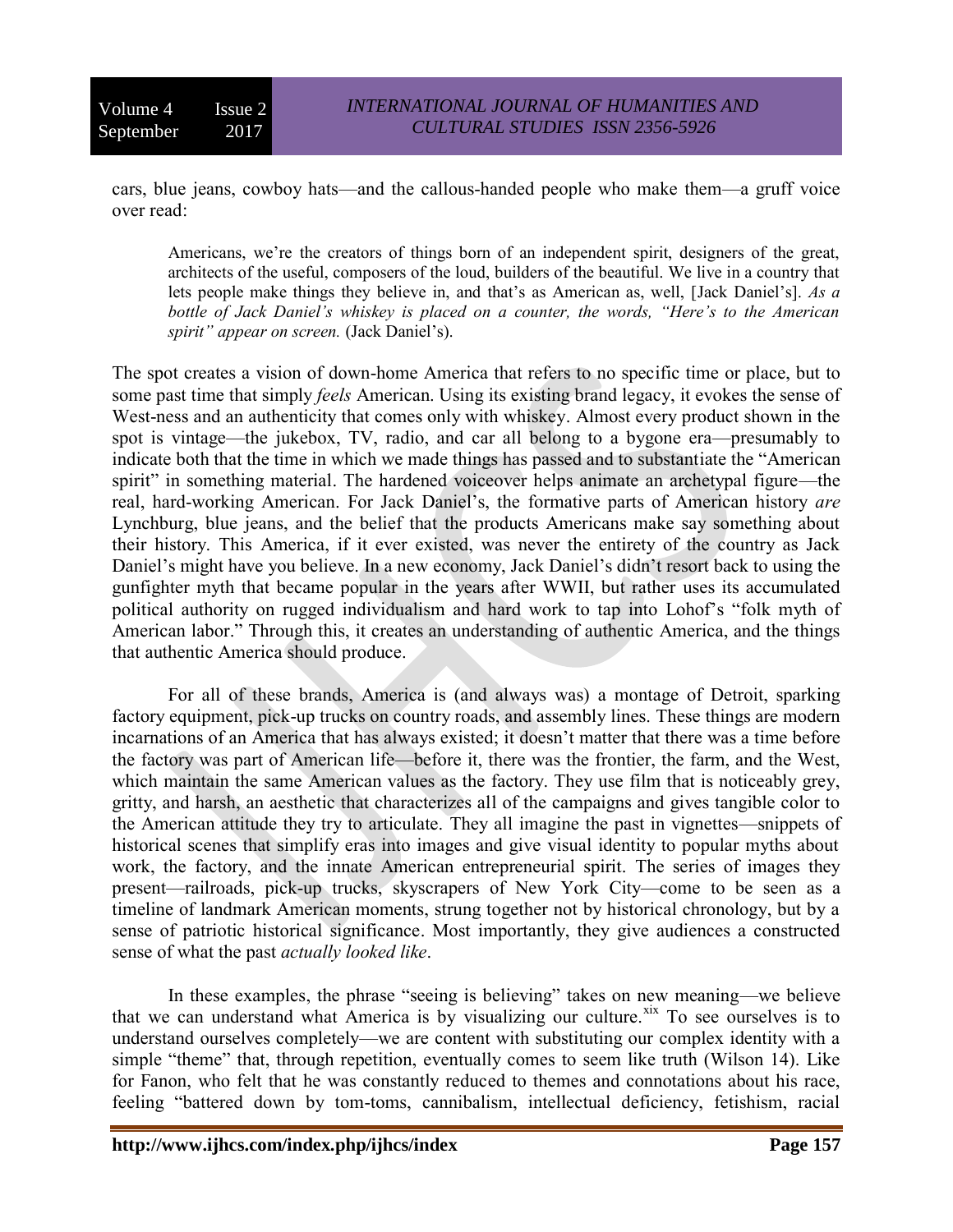defects, slave ships, and above all: 'Sho' good eatin''" (Fanon), this type of "visualism in anthropology" ignores real history and replaces it with its nostalgic, idealized, or fetishized counterpart, built from decades of images and conceptions (Wilson 14).

To use Sontag's phrase again, this constructs a "portrait chronicle of the past, a history *of*  and *imagined in* advertisements. History becomes a series of the themes from ads – the 1950's as suburbs and vacuum cleaners, the 1970's as discord and calls for peace, the Old West as cowboys, gunslingers, and hard workers who built the country. Historical eras are likened to their representations, the "sets" on which we expect them to take place. As Jameson put it, they represent a "collective future," a "vast collection of images, a multitudinous photographic simulacrum" (Jameson 12).

This is the kind of historical understanding that Peter Seixas recounts in an essay on public history and history education in Canada. When asked to identify the major events of the twentieth century, Grade 11 Canadian history students responded with answers that reflected an episodic view of history and suggest a visual, or at least thematic, understanding of the past. In one response, the "rise of convenience" is followed by "plastic is invented" (Seixas 20). One can see the visual thinking this student did, linking the image of a vacuum-wielding housewife to an image of a Tupperware set—the ethe of the two moments had been used closely and interchangeably to represent the Populuxe era, so it makes sense to use those images to sum up the progress achieved in those years. In the case of this student, "hi*story*" does not so much refer to actual history as it does to historical *representation*: the history he or she recounted is a retelling of the way ads see the present and the past.

In these situations, we are often entirely unaware that the narrative identity we derive from this history is more pastiche than it is simple fiction or nostalgia. Our "national purpose" is not so much based on historical events to which we've assigned meaning as it is on our *representation* of events to which we've assigned meaning. These ads present copies of a past that never existed, or worse, they re-present copies of themes that connote a past that never existed. We create a historical double-blind not just by repeating reality, but repeating its representations.

## **The Past in Pastiche**

The real past gets lost in the pastiche—accessible only by things, people, and events untouched by national meaning-makers (movies, books, ads, politicians). As Jameson writes, "the past as 'referent' finds itself gradually bracketed, and then effaced altogether, leaving us with nothing but texts" it becomes a "series... of superseded genres, or simulacra" (Jameson 18, Felluga). We are left with nothing but pastiche, no substance behind the satire, no realization that it's satire at all—we are drawn into these themes and reproduce them as fact, as guiding truths. "In such a world of pastiche, we lose our connection to history," and we become unable to "understand the past except as a repository of genres, styles, and codes ready for commodification" (Felluga).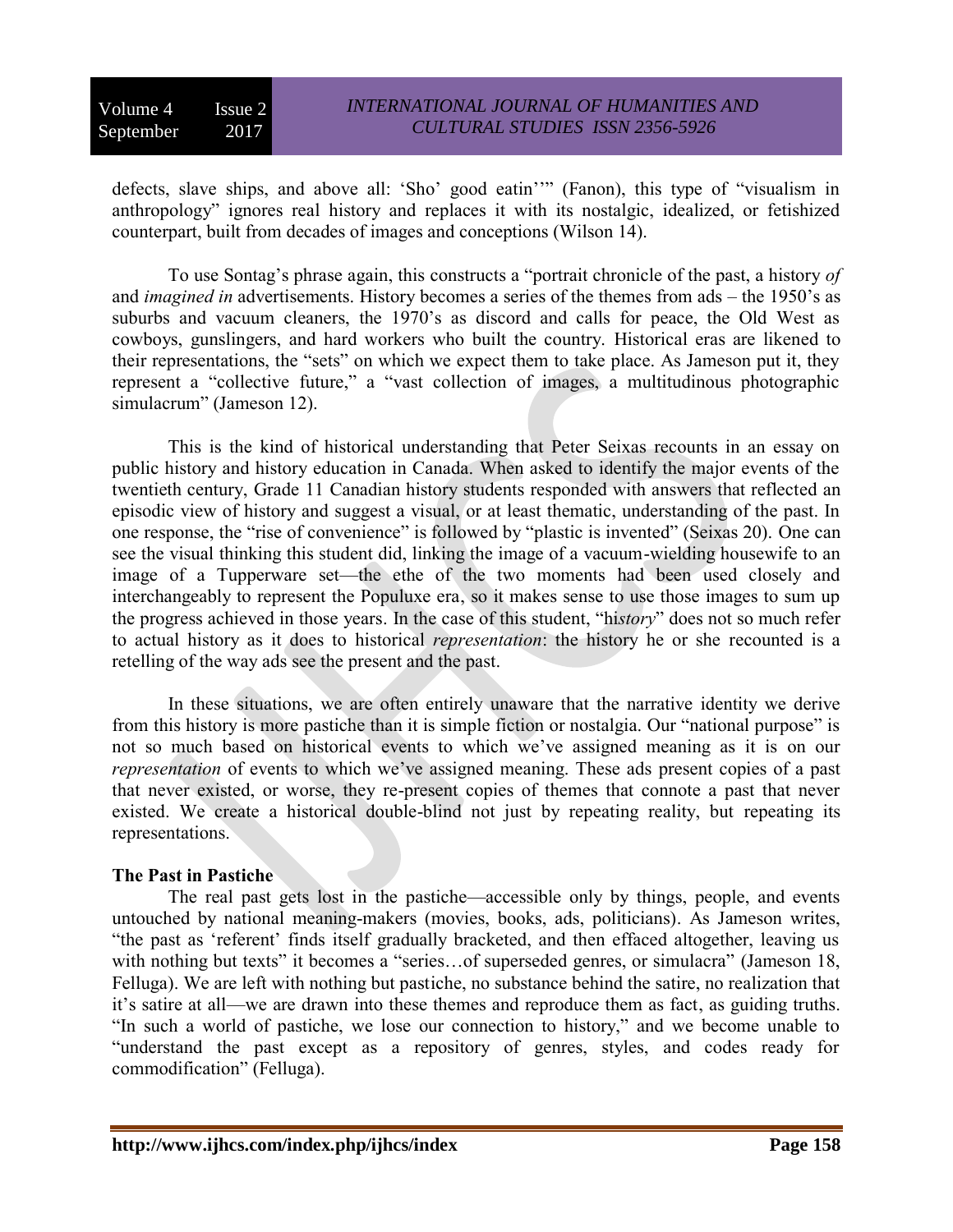If the role of ads is to be what Jameson called a "schoolbook history manual"xx for the production of knowledge and cultural know-how, then that figurative history book would contain a version of American history that is quite different from what actually happened – filled with excerpts from not just ads, but political speeches, Bruce Springsteen songs, and Ken Burns documentaries that all recycle the same now-cherished elements of Americana (Seixas, Jameson 23). The myths and symbols they leverage have not been proved by history, but by constant use and re-use.

Most importantly, this mediated understanding of our history influences the way we will change the course of that history in the future. If we are inclined to believe that an America without "making" is not an America at all, what choices will we make to maintain that? What leaders will we choose to represent us? If we cannot adapt to a post-industrialized economy, or risk abandoning what we understand to be our time-tested values, how can we succeed? What steps will we take to preserve those values in a new economy? Which brands will adopt this new Americanness and emerge as iconic in the future?

Though at the time of this publication, the implications of the Trump presidency are still unknown, the now-successful rhetoric that President Trump used throughout his campaign seems to support the idea that a large swath of Americans identify with the same blue-collar, "making" aesthetics leveraged by post-recession advertising. They are eager to rally around those themes rather than face an uncertain, post-industrial future. Though in this environment of mass media, it has become increasingly difficult to distinguish between fact and representation, Americans should be wary of the version of the American Dream that emerges from our popular culture when trying to navigate our collective future (Sivulka, Marchand).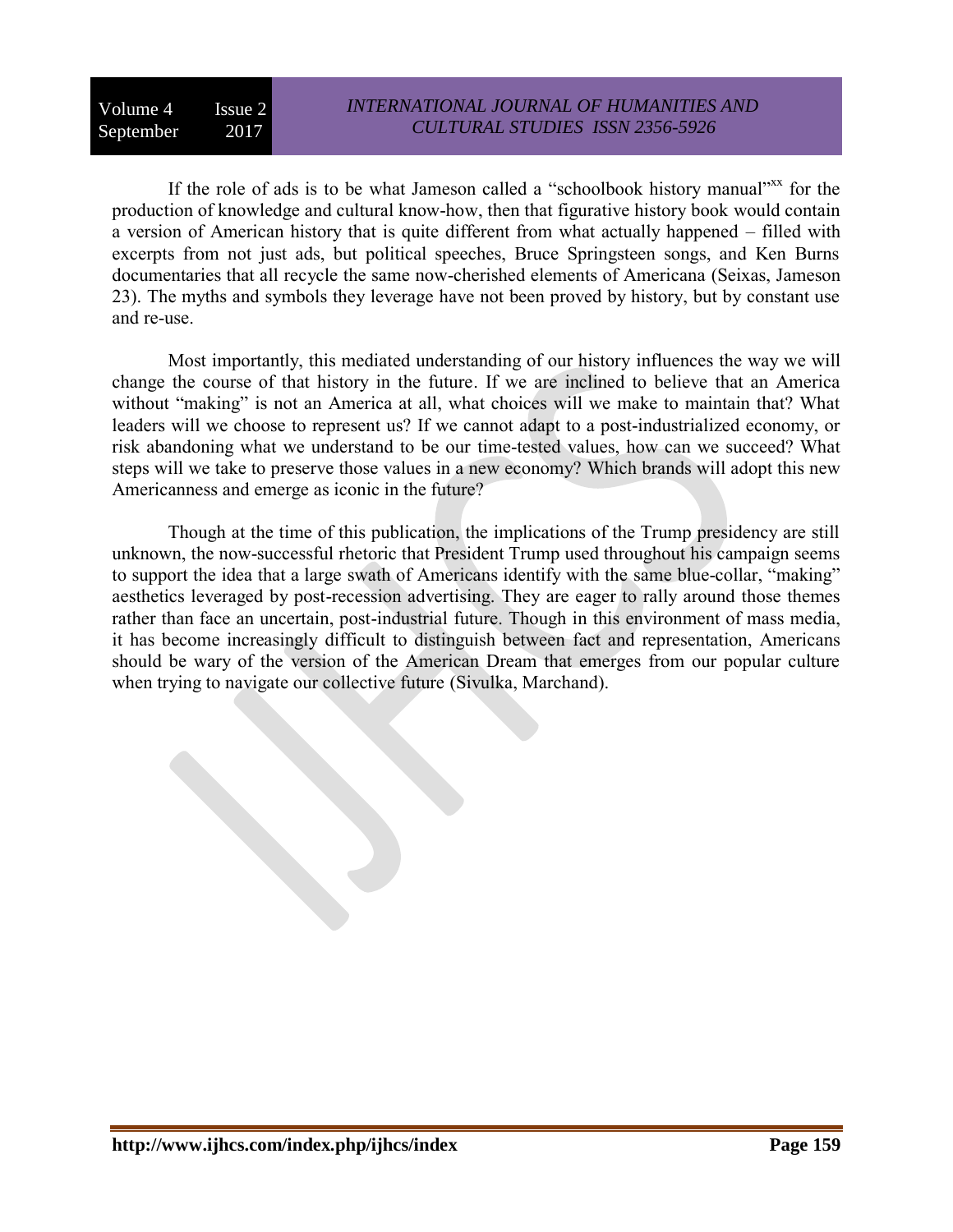## **References**

| Anderson, Benedict R. Imagined Communities: Reflections on the Origin and Spread of                                                         |                                  |
|---------------------------------------------------------------------------------------------------------------------------------------------|----------------------------------|
| Nationalism. London: Verso, 1991. Print.                                                                                                    |                                  |
| Bagust, Phil. Rev. of Advertising as Culture - Chris Wharton. Media International                                                           |                                  |
| Australia (2013): 204-05. EBSO. Web.                                                                                                        |                                  |
| Barthes, Roland. Mythologies. New York: Hill and Wang, 1999. Print.                                                                         |                                  |
| Baudrillard, Jean. The Consumer Society: Myths and Structures. London: Sage, 1998. Print.                                                   |                                  |
| Baudrillard, Jean, Paul Foss, and Julian Pefanis. "Mass Media Culture." Revenge of the Crystal:                                             |                                  |
| Selected Writings on the Modern Object and Its Destiny, 1968-1983. London: Pluto in                                                         |                                  |
| Association with the Power Institute of Fine Arts, U of Sydney, 1990. N. pag. Print.                                                        |                                  |
| Bhabha, Homi K. The Other Question: The Stereotype and Colonial Discourse.                                                                  |                                  |
| <i>Visual Culture: The Reader. N.p.: n.p., n.d. N. pag. Print.</i>                                                                          |                                  |
| Chris Wharton (ed.), Advertising and Culture. European Journal of Communication                                                             |                                  |
| 28.5 (2013): 607-08. EBSCO. Web.                                                                                                            |                                  |
| Chrysler 200. "America's Import." Advertisement. Fox. 2014. Television.                                                                     |                                  |
| Chrysler 200. "Born of Fire." Advertisement. Fox. 2011. Television.                                                                         |                                  |
| Chrysler Automobiles. "Halftime in America." Advertisement. NBC. 2012. Television.                                                          |                                  |
| Coca-Cola. "Hilltop." Advertisement. 1971. Television.                                                                                      |                                  |
| Cohen, Lizabeth. A Consumers' Republic: The Politics of Mass Consumption in                                                                 |                                  |
| Postwar America. New York: Knopf, 2003. Print.                                                                                              |                                  |
| Duncan, James S., Nuala Christina Johnson, and Richard H. Schein. "Public Memory." A                                                        |                                  |
| Companion to Cultural Geography. Malden, MA: Blackwell Pub., 2004. 316-27.                                                                  |                                  |
| Print.                                                                                                                                      |                                  |
| Elliot, Richard, and Kritsadarat Wattanasuwan. "Brands As Symbolic Resources For The                                                        |                                  |
| Construction Of Identity". International Journal of Advertising (1998): pp. 131-144.                                                        |                                  |
| Web. 29 Mar. 2016.                                                                                                                          |                                  |
| Elliott, Stuart. "Levi's Features a Town Trying to Recover." The New York Times.                                                            |                                  |
| The New York Times, 23 June 2010. Web. 19 Dec. 2015.<br>Fanon, Frantz. The Fact of Blackness. 1952. Visual Culture: The Reader. N.p.: n.p., |                                  |
|                                                                                                                                             |                                  |
| n.d. N. pag. Print.                                                                                                                         |                                  |
| Felluga, Dino. "Modules on Jameson: On Pastiche." Introductory Guide to Critical<br>Theory. 31 Jan. 2011. Purdue U. 17 December 2015.       |                                  |
| <https: english="" jame<="" modules="" postmodernism="" td="" theory="" www.cla.purdue.edu=""><td></td></https:>                            |                                  |
| sonpastiche.html>                                                                                                                           |                                  |
| Frank, Thomas. The Conquest of Cool: Business Culture, Counterculture, and the Rise of                                                      |                                  |
| Hip Consumerism. Chicago: U of Chicago, 1997. Print.                                                                                        |                                  |
| Gabler, Neal. "Daniel Boorstin Got It Right in 'The Image'" LA Times. N.p., 15 Apr.                                                         |                                  |
| <http: 15="" 2012="" apr="" articles.latimes.com="" entertainment="" la-ca-neal-gabler-<br="">2012. Web.</http:>                            |                                  |
| 20120415>.                                                                                                                                  |                                  |
| Gabler, Neal. "The Secondary Effect." Life, the Movie. N.p.: n.p., n.d. 96-142. Print.                                                      |                                  |
| "Google Books Review How Brands Become Icons: The Principles of Cultural Branding." Rev.                                                    |                                  |
| How<br>Become<br>of<br><b>Brands</b><br>Icons.<br>$n.d.$ :<br>n.                                                                            | Google<br>Books.<br>Web.<br>pag. |
|                                                                                                                                             |                                  |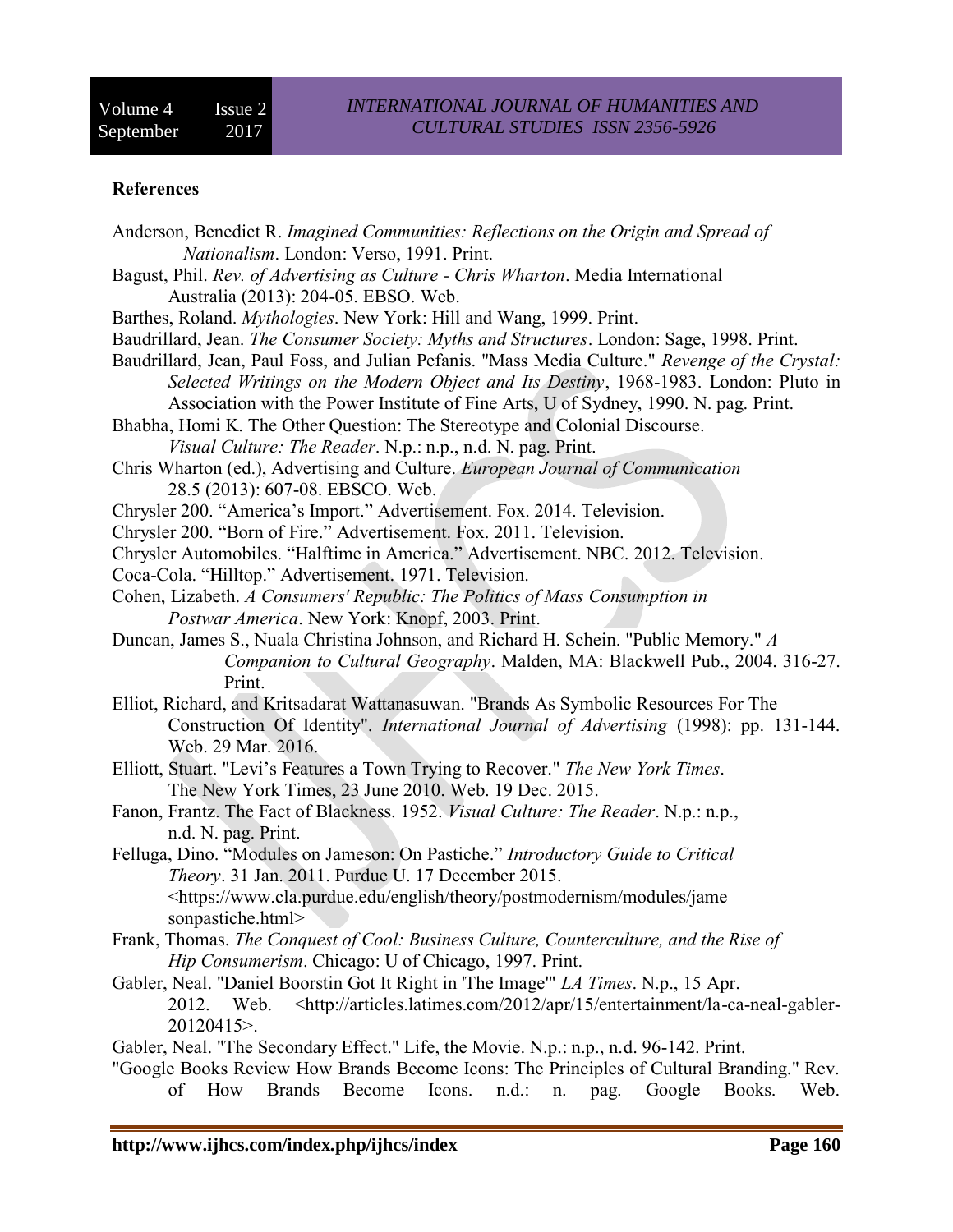<https://books.google.com/books/about/How\_Brands\_Become\_Icons.html?id=PqfSW3z pvFoC>.

- Gürsel, Zeynep Devrim. *Image Brokers: Visualizing World News in the Age of Digital Circulation*. N.p.: U of California, 2016. Print.
- Hartmann, Margaret. "The Coke Ad in Mad Men: What You Need to Know to Understand the Finale." *Vulture*. Vulture, 18 May 2015. Web. 08 Dec. 2015.
- Hirschman, Elizabeth C and Craig J. Thompson. "Why Media Matter: Toward a Richer Understanding of Consumers' Relationships with Advertising and Mass Media." *Journal of Advertising* 26.1 (1997): 43-60. JSTOR. Web. 28 Mar. 2016.
- "History: 1960s." Advertising Age AdAge Encyclopedia RSS. *AdAge*, 15 Sept. 2003. Web. 23 July 2016.
- Holt, D. B. "Jack Daniel's America: Iconic Brands as Ideological Parasites and Proselytizers." *Journal of Consumer Culture* 6.3 (2006): 355-77. Web.
- Holt, Douglas B. *How Brands Become Icons: The Principles of Cultural Branding*. Boston, MA: Harvard Business School, 2004. Print.
- Holt, Douglas. "Why Do Brands Cause Trouble? A Dialectical Theory Of Consumer Culture And Branding" On JSTOR". Jstor.org. N.p., 2016. Web. 25 Mar. 2016.
- Huver, Scott. "Matt Weiner on 'Mad Men' Finale: 'I Had a Ton of Doubts'" *Variety*. N.p., 29 May 2015. Web. 11 Dec. 2015.
- Jack Daniel's. Advertisement. 2011. Television.
- Jameson, Fredric. *Postmodernism, Or, The Cultural Logic of Late Capitalism*. N.p.: Duke U, 1991. Print.
- Jeep Cherokee. "The Things We Make, Make Us." Advertisement. 2011. Television.
- Johnson, KC. "Summary: Advertising the American Dream." CUNY Brooklyn, n.d.
	- Web. <http://academic.brooklyn.cuny.edu/history/johnson/gcmarchand.htm>.
- Landsberg, Alison. *Engaging the Past: Mass Culture and the Production of Historical Knowledge*. N.p.: n.p., n.d. Print.
- "Levi's | Go Forth | Wieden+Kennedy." Wieden + Kennedy, 3 July 2009. Web. 23 July 2016 <http://www.wk.com/campaign/go\_forth>.
- Lohof, Bruce A. "The Higher Meaning of Marlboro Cigarettes." *The Journal of Popular Culture* III.3 (1969): 441-50. Web.
- Mcallister, Matthew P. "Is Commercial Culture Popular Culture?: A Question for Popular Communication Scholars." *Popular Communication* 1.1 (2003): 41-49. Taylor & Francis. Web.
- McGovern, Charles. "Making Consumption American: Advertisers, Consumers, and National identity." *Sold American: Consumption and Citizenship, 1890- 1945*. Chapel Hill: U of North Carolina, 2006. N. pag. Print.
- McGovern, Charles F. "Consumer Culture and Mass Culture." Blackwell *Companions to American History: A Companion to American Cultural History*. Karen Halttunen. Hoboken: Wiley, 2008. Credo Reference. Web. 30 Nov. 2015.
- Montoya, Peter, and Tim Vandehey. *The Personal Branding Phenomenon: Realize Greater Influence, Explosive Income Growth and Rapid Career Advancement by Applying the*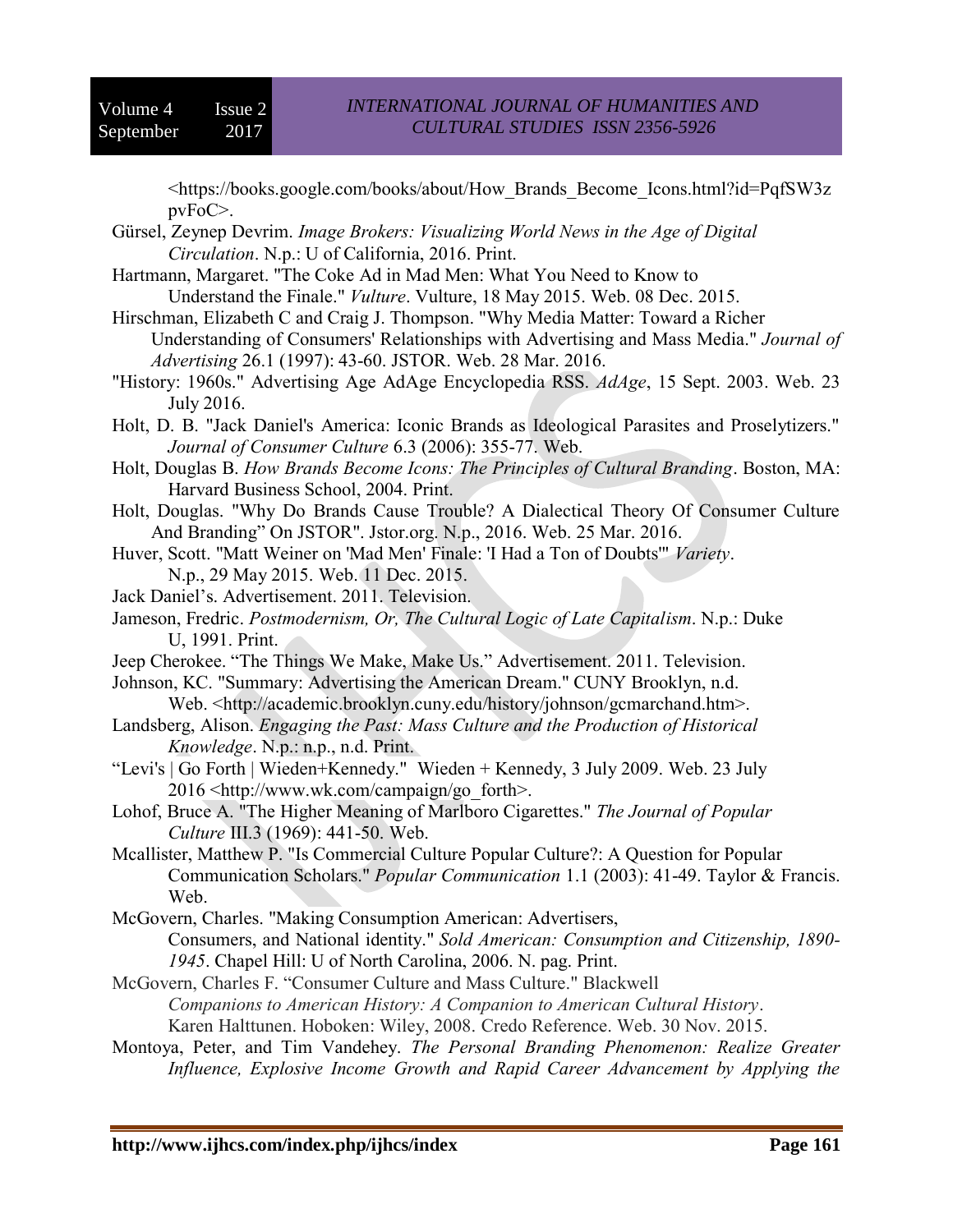*Branding Techniques of Michael, Martha & Oprah*. Santa Ana, CA: Peter Montoya, 2002. Print.

- "Obama's State of the Union 2014 Address: Transcript." *CBSNews*. CBS Interactive, 28 Jan. 2014. Web. 03 Apr. 2016.
- Purvis, Tony. "Advertising a Way of Life." *Advertising as Culture*. By Chris Wharton. Bristol, UK: Intellect, Limited, 2013. N. pag. EBSCO. Web.
- Redhead, Steve. "Mass Media Culture." *The Jean Baudrillard Reader*. New York: Columbia UP, 2008. N. pag. Print.
- Rotella, Carlo. *Good with Their Hands: Boxers, Bluesmen, and Other Characters from the Rust Belt*. Berkeley: U of California, 2002. N. pag. Print.
- Ryan, Ted. "The Making of 'I'd Like to Buy the World a Coke'" Coca-Cola Journey History. Coca-Cola, 1 Jan. 2012. Web. 11 Dec. 2015.
- Seixas, Peter. "What Is Historical Consciousness?" *To the Past: History Education, Public Memory, & Citizenship in Canada*. Ed. Ruth W. Sandwell. N.p.: U of Toronto P, 2006. 11-22. Print.
- Sivulka, Juliann. *Soap, Sex, and Cigarettes: A Cultural History of American Advertising*. S.l.: Cengage Learning, 2011. Print.
- Sontag, Susan. *On Photography*. Rosetta, 1973. PDF file.

Stanley, Timothy J. "Whose Public? Whose Memory? Racisms, Grand Narratives, and Canadian History." *To the Past: History Education, Public Memory, & Citizenship in Canada*. Ed. Ruth W. Sandwell. N.p.: U of Toronto P, 2006. 32-49. Print.

- Steigerwald, David. *Rev. of Sold American Consumption and Citizenship 1890-1945- Charles McGovern*. *Indiana Magazine of History* 103.4 (2007): 454-456. Web. <https://scholarworks.iu.edu/journals/index.php/imh/article/view/12324/18355>
- Tagg, John. Evidence, Truth, and Order: A Means of Surveillance. *Visual Culture: The Reader*. N.p.:n.p., n.d. N. pag. Print.
- Taylor, Jenny Bourne. "dominant / residual / emergent." A *Dictionary of Cultural and Critical Theory: Second Edition*. Payne, Michael and Jessica Rae Barbera (eds). Blackwell Publishing, 2010. Blackwell Reference Online. 26 April 2016 <http://www.blackwellreference.com/subscriber/tocnode.html?id=g9781405168908\_chu nk\_g97814051689086\_ss1-24>

Walmart "I Am a Factory" 2014. Television

- Walmart. "Lights On" 2014. Television
- Walmart. "Working Man" 2014. Television
- Wharton, Chris. *Advertising as Culture*. Bristol, UK: Intellect, Limited, 2013. Print.
- Williams, Raymond. *Keywords a Vocabulary of Culture and Society*. New York: Oxford, 1985. Print.
- Wilson, Mark. "Budweiser Renames Its Beer "America" *Fast Co. Design*. N.p. 10 May 2016. Web. < http://www.fastcodesign.com/3059681/budweiser-renames-itsbeer-america/1>
- Wilson, Siona. "White Metonymy: A Discussion around Jo Spence and Terry Dennett's Colonization." *Third Text* 37 (Winter 1996-97): n. pag. Print.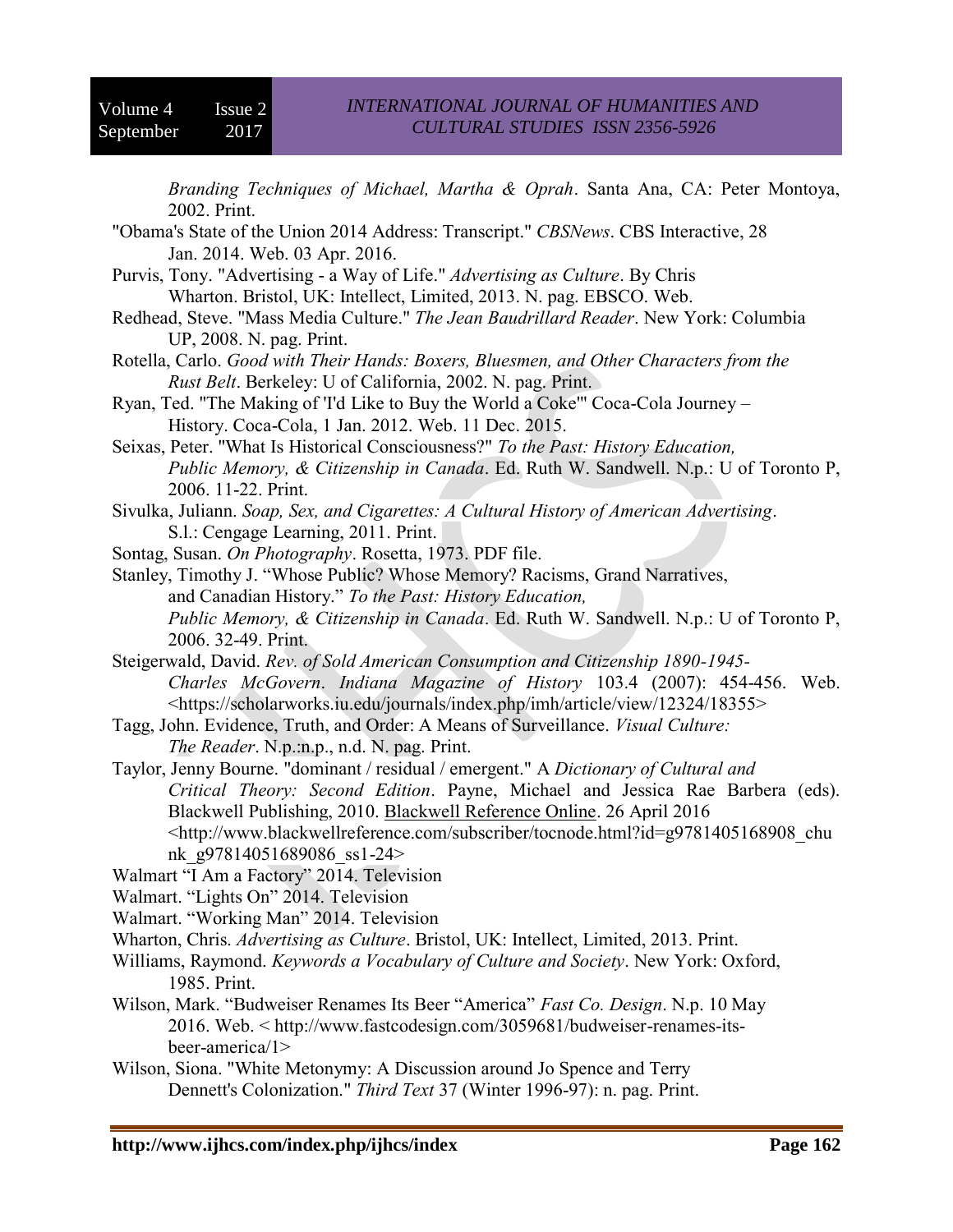<sup>ii</sup> In 1997, Hirschman and Thompson sought to expand the body of work analyzing consumers' processing of meaning in advertisements. They noted that a great deal of research "focused on the processes use[d] to decode the information conveyed in an advertisement or the situational factors that influence consumers' processing strategies" but not much existed on the "influence of consumers' background knowledge on the meanings they derive from advertisements" (Hirschman and Thompson 43). Their guiding thesis was that consumers "process advertising for meaning rather than information," in ways similar to the way they process "the material in which they are embedded" (magazines, television, etc.) (Ibid 43). They conclude that the way consumers receive "non advertising forms of mass media" is an "essential aspect of the perceived meanings they derive from advertisements" (Ibid 44). In other words, the way consumers have learned to derive meaning from other forms of mass media has influenced the way they learn to derive meaning advertisements.

iii The period between 1959 and 1970, dubbed the "Creative Revolution," bred some of the most landmark campaigns of the 20<sup>th</sup> century, like Volkswagen's "Think Small" (1959), Pepsi's "Pepsi Generation" (1963), and President Lyndon Johnson's "Daisy" Ad (1964). *AdAge* describes the period as "advertising's 'coming of age,' when the industry mastered the language of TV, appropriated the medium of photography and produced work of unprecedented creativity" (AdAge 2003).

iv In the book (2004), Holt "establishes the central role of national myth/ideologies in the development of American iconic brands," but does not do the opposite, which is what this work intends to do. He takes an empirical, systematic approach to unpacking how certain brands have come to inhabit an iconic or symbolic place in American culture and how other brands can do the same, noting that the myths or "selective history" "function to continually re-imagine and revitalize the nation's ideology" (Holt 2006, 359). In his later work on Jack Daniel's he gets closer to the ways that advertisements form a symbiotic relationship with national myth and identity, but does not quite interrogate the imagined past that results from such a relationship, or the new set of myths that it creates. In all of this work, he makes unprecedented strides in demonstrating not only what the ideology of iconic brands are, but how the things going on in society and culture make those ideologies "appealing" and have a profound effect on consumers (Holt 2006, 358).

v In a media-saturated and Internet-driven world of online personalities and PR stunts, personal branding has taken on a new importance for individuals and businesses alike (Montoya, Gabler).

vi In her introduction to *Engaging the Past*, Landsberg lays out the foundation of her argument – that "one's understanding of the complexities of the past, one's image of it has inevitably been affected by the images and narratives that have circulated in mass culture." For Landsberg, these are called "'prosthetic memories,' personally felt public memories that result from the experience of a mediated representation of the past." Though Landsberg's book focuses largely on representations of the past that are intentionally historical (like *Mad Men*, etc.), this same kind of historical knowledge can come from representations, like the Chrysler ad, that are not "historical" in the same sense.

vii In *Revenge of the Crystal*, published in 1999,<sup>vii</sup> Jean Baudrillard dissects the system of myths and signs and "trademarks" in which advertising exists and which it perpetuates, exploring how meaning is assigned to objects, Americanness, and then again to the myths themselves. Advertising, which he calls "the most remarkable mass medium of our epoch," does not simply speak to one object or product (as one would assume), but instead "to a totality of objects and a universe entirely made up of objects and trademarks" (Baudrillard 91) He describes a consumer society that is "engulfed by its own mythology" (82) in which objects, products, and brands gain meaning only in relation to other meanings and one another. In other words, distinct objects can no longer be seen for what they are themselves, but "disappear in a discourse of connotation," understood only by the way they can be

 $\overline{a}$ <sup>i</sup> McAllister argues that the two are distinct, but overlap in significant ways (McAllister 2003). In their 1997 work in the *Journal of Advertising,* Elizabeth C. Hirschman and Craig J. Thompson argued that advertising should not be treated as a "domain distinct from news and entertainment media" despite the fact that advertising researchers tend to treat it as such (Hirschman and Thompson 43). They argue that a "large body of work suggests that such distinctions are not relevant to the *ideological* aspects of consumer socialization" and that advertising has profound affects on the way consumers receive "non advertising forms of mass media" because of the "perceived meanings they derive from advertisements" (Ibid, 43). In seeking to create meaning and "[promote] a consumer mindset," advertising is part responsible for establishing the "set of themes" and codes and "ideological systems" through which cultural meaning is read (Ibid, 44).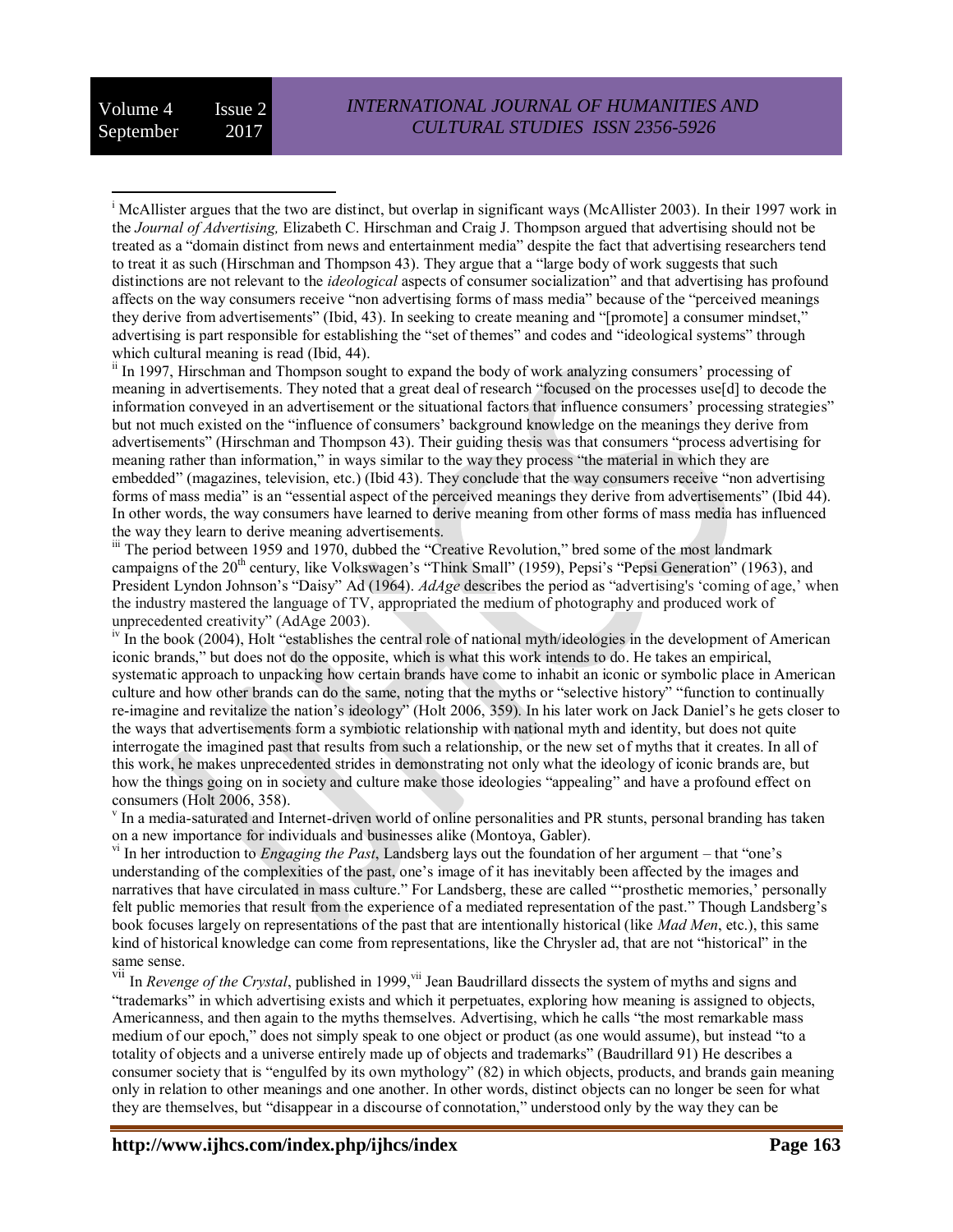$\overline{a}$ 

interpreted as signs in a larger established system of signs, meaning, and connotation (80). In this culture (what he called 'Americanism'), "the truth of objects and products is their trademark" or brand (82).

<sup>viii</sup> Sivulka quotes art critic Robert Rosenblum, who notes that the epochal introduction of the television at mass scale had shifted the nation from a '"literary culture" toward a 'more visual culture'" (Sivulka 299). <sup>ix</sup> As John Tagg notes, "truth is circulated and consumed" through various forms of mass media, and gain credibility by repetition and cross-echoing by that media. (Tagg 265). When we are presented with a familiar image, like an image of victorious troops or an image of cowboys, this image "recalls" a "reservoir of similar 'texts,'" that reinforce each other and give the illusion of reality (Tagg 271). Though it seems that behind these familiar images there must be some kind of originating truth, "what lies 'behind' the image is not reality," but more references to other similar images, to a "complex fabric of notions, representations, images, attitudes, gestures and modes of

action which function as everyday know-how," to a "whole hidden corpus of knowledge" (Tagg 271). <sup>x</sup> As Elliot and Wattanasuwan note, "advertising is recognized as one of the most potent sources of valorized symbolic meanings" (citing Grunert, 1986; Lannon and Cooper, 1983; Mick and Buhl, 1992; Sherry, 1987). They describe the dialectical relationship between advertising and culture – "advertising not only helps in creating, modifying and transforming cultural meanings for the consumer (Lannon and Cooper, 1983), but also represents cultural meanings taken from the consumer's world view and invested into the advertised product" (Elliot and Wattanasuwan 136). Therefore, advertising functions not just as a reflector of culture as I have mentioned before, but a creator – it is "both a means to transfer or create meanings into culture and a cultural product itself" (*Ibid*, 136).

<sup>xi</sup> Barthes note that with the "mythical signifier," "its form is empty but present, its meaning absent but full" (124). <sup>xii</sup> When Holt diagrams the process by which brands utilize myths, he notes that there must be a myth market for them. These markets are subject to the winds of culture and politics, often propelled by major shifts in the status quo, causing widespread anxiety or emotions, as in the case of Budweiser and Jack Daniel's. When the dialogue changes, so must the myth (Holt 59).

xiii Chrysler, Walmart, Levi's, Jack Daniel's, whether they knew it or not, had some kind of perception of the "futurepast" a term that Zeynep Gürsel coins in her book *Image Brokers*. The term more or less refers to the ability to anticipate how future generations of audiences and newsmakers alike will want to visualize the past (our present) in the future. They do not just add this moment's chapter on to the narrative of history, but also *alter* the existent narrative of the past by using it and manipulating it in the present.

xiv Barthes mentions that cultural symbols or images imbued with meaning for a social purpose (like Detroit) are "deprived of their history, changed into gestures" (122). By this, he means that in order to use Detroit as a signifier for not just the city, but as an "alibi" for an industrial past, the fullness of its history must not be seen or mentioned. <sup>xv</sup> Edward Said, when discussing the nature of stereotypes and how they become naturalized, noted that they become that which "unquestionably 'is'" through a process of signification and mis-representation (Bhabha 373). They are no longer recognized as stereotypes, but as fundamental truths.

xvi In *Mythologies*, Barthes advises that one should be wary of things that seem to "go without saying," as it is often those natural or "given" truths that are sites of myth (Barthes).

xvii Though Hennessy originally intended the phrase to describe the method by which commodities in a capitalist system gain meaning and reality based on historical knowledge of those commodities resulting in a form of oppression, Wharton uses her phrase "historically produced cultural knowledge" to explain cultural know-how that is reinforced over the passage of time through advertising. Though the signs and symbols used in advertising do often fall into that category of things understood through repetition over time, in this case, I want to use almost the exact converse of his concept to get at a different knowledge production process—I use "culturally produced historical knowledge" to mean an understanding of the *past* that is reinforced through repetition in culture (Hennessy, as quoted in Wharton).

xviii In the "The Romans in Films" chapter of *Mythologies*, Barthes addresses this idea of connotations and visual understanding, identifying a distinct "fringe" as the connotation of "Romanness," and sweat on one's brow as connoting deep thinking (Barthes 26-27). Jameson describes Barthes as showing "connotation as purveying of imaginary and stereotypical idealities: 'Sinité', for example as some Disney-EPCOT 'concept' of China" (Jameson 19).

xix Fabian argues that one could understand a culture just by seeing it (Wilson). Barthes also explains how this